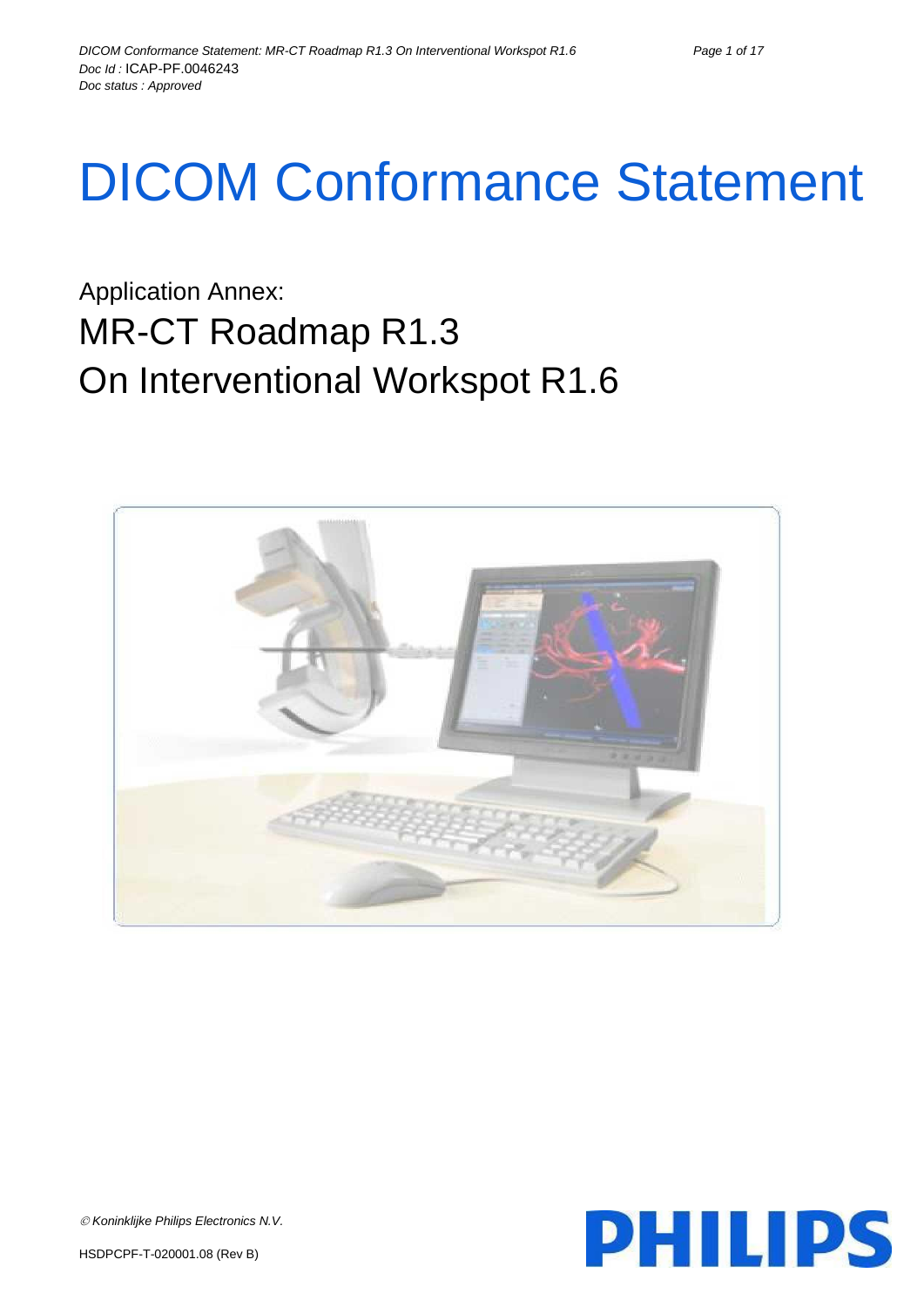**Issued by:** Philips Medical Systems Nederland BV, a Philips Healthcare company,

P.O. Box 10.000 5680 DA Best The Netherlands

Internet[: www.philips.com/dicom](http://www.philips.com/dicom)

Document Number: ICAP-PF.0046243 Date: 02-March-2020

*Koninklijke Philips Electronics N.V.*

HSDPCPF-T-020001.08 (Rev B)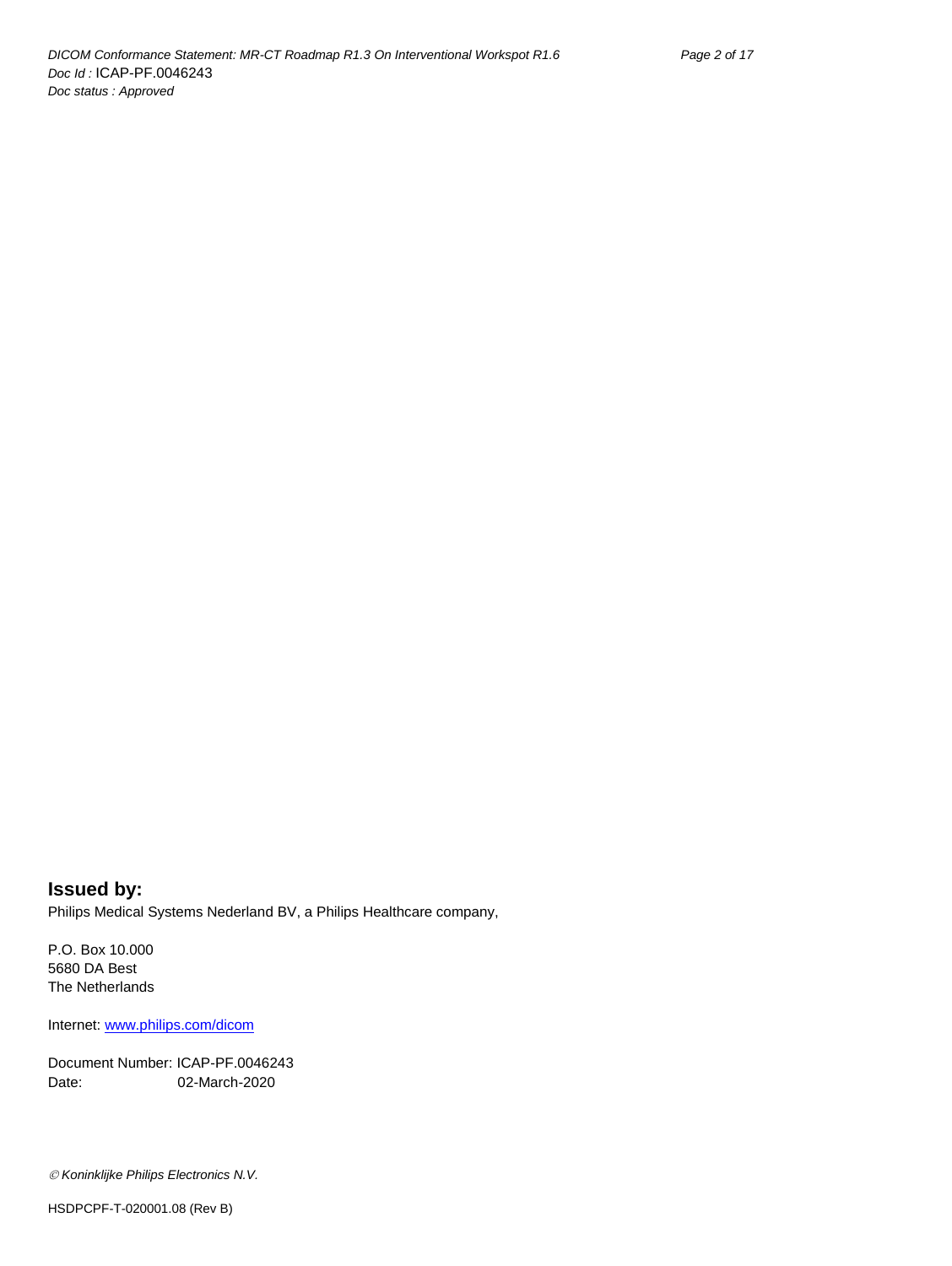# **Table of Contents**

| $\mathbf{1}$ . |  |
|----------------|--|
| 1.1.           |  |
| 1.2.           |  |
| 2.             |  |
| 2.1.           |  |
| 2.1.1          |  |
| 2.1.2.         |  |
| 2.1.2.1        |  |
| 2.1.2.2        |  |
| 2.1.2.3.       |  |
| 2.1.2.4        |  |
| 2.1.2.5.       |  |
| 3.             |  |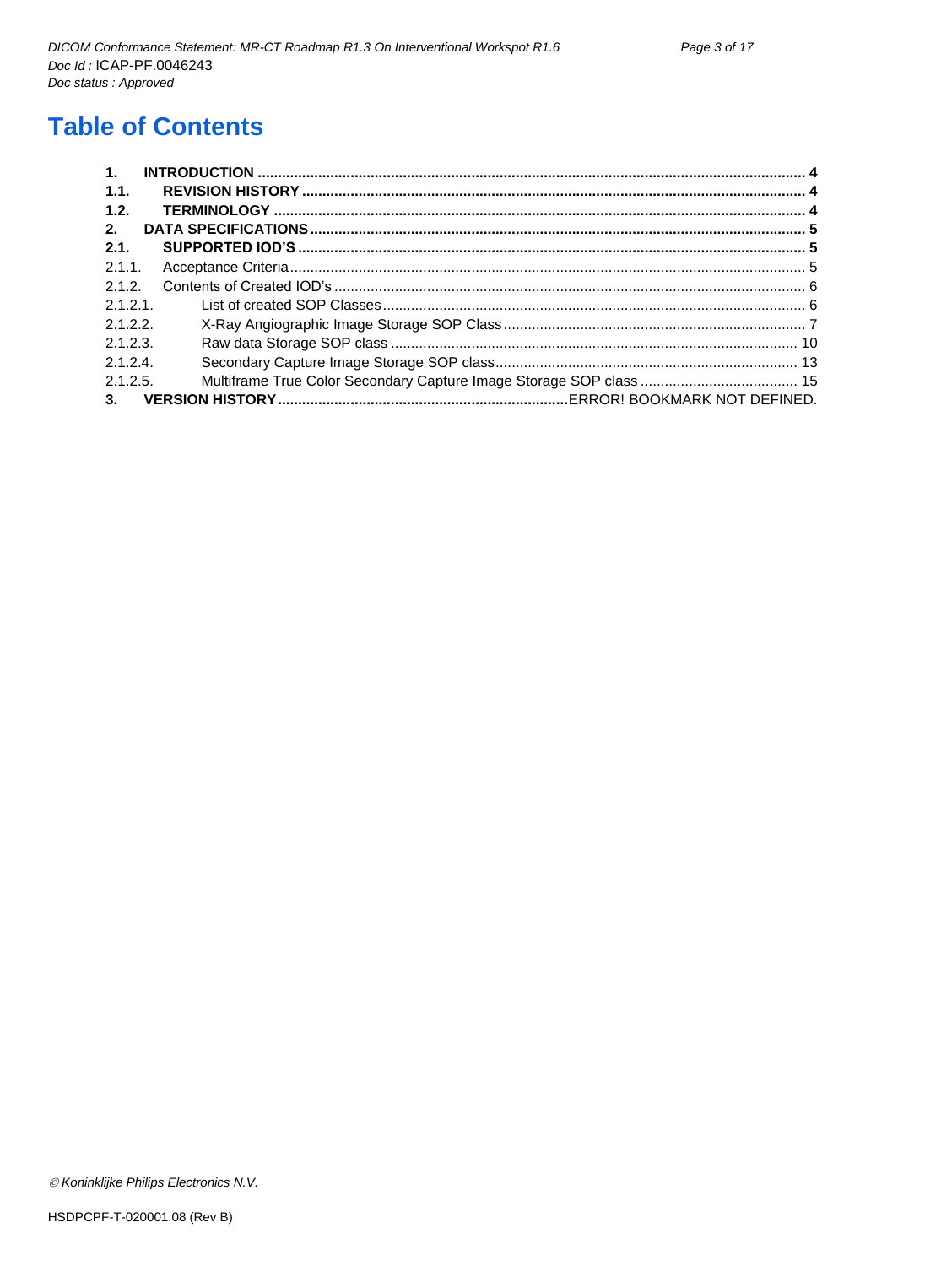# <span id="page-3-0"></span>**1. Introduction**

This DICOM Conformance Statement annex is applicable to the MR-CT Roadmap R1.3 Application, later referred to as MR-CT Roadmap Application. In general the MR-CT Roadmap Application is the user environment for viewing and analyzing MR, CT and XA images. It overlays real-time 2D fluoroscopy images and a 3D reconstruction of the vessel tree from a previous CT/MR scan.

# <span id="page-3-1"></span>**1.1. Revision History**

The revision history below provides dates and differences among individual document versions.

# **Table 1: Revision History**

| <b>Document Version</b> | Date of Issue | <b>Status</b> | <b>Description</b> |
|-------------------------|---------------|---------------|--------------------|
| 00                      | 02-March-2020 | Approved      | Final Version      |

# <span id="page-3-2"></span>**1.2. Terminology**

| <b>DICOM</b> | Digital Imaging and Communications in Medicine |
|--------------|------------------------------------------------|
| <b>IOD</b>   | Information Object Definition                  |
| UID          | Unique Identifier                              |
| VR.          | Value Representation                           |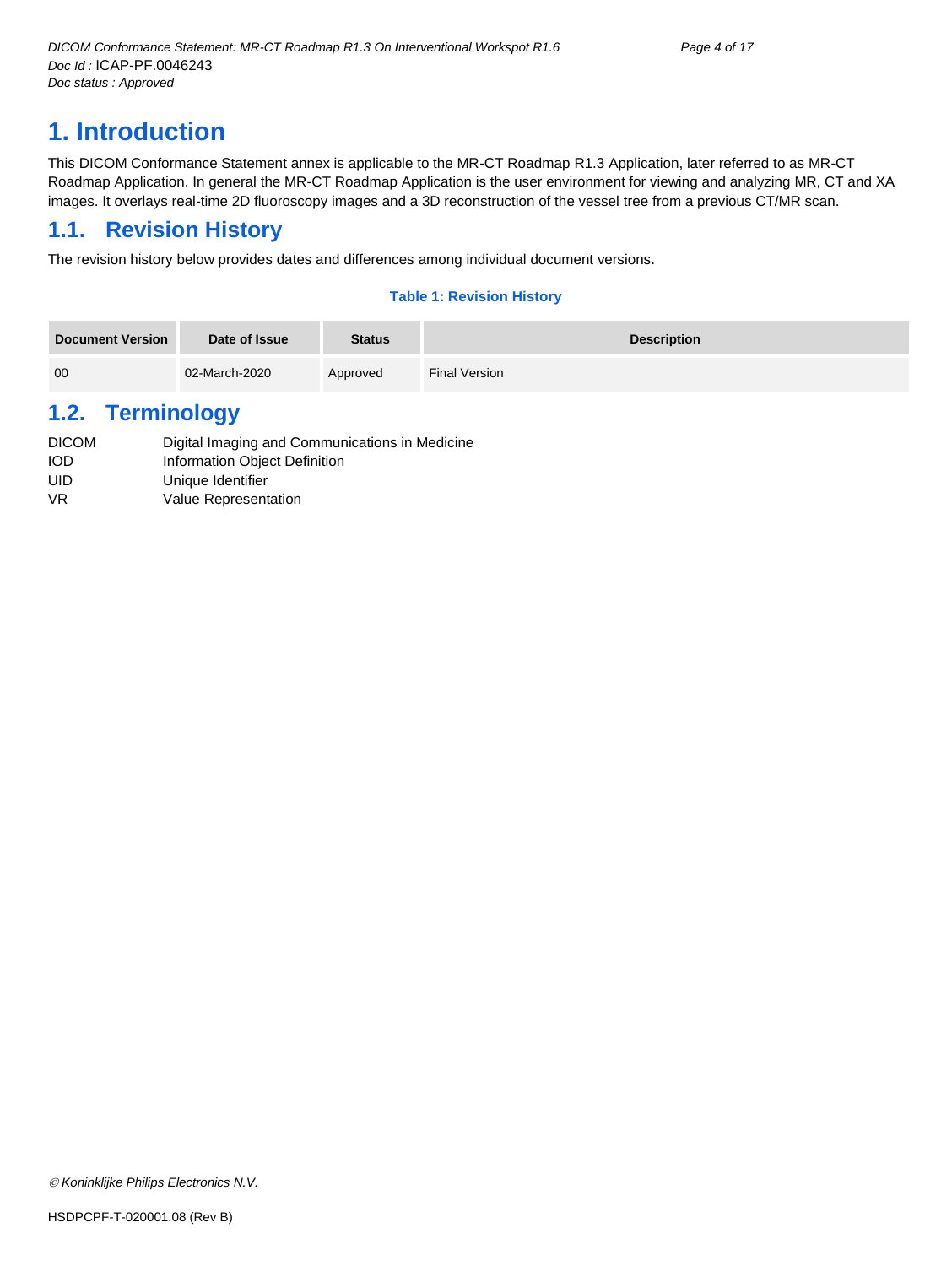# <span id="page-4-0"></span>**2. Data Specifications**

# <span id="page-4-1"></span>**2.1. Supported IOD's**

This section specifies each IOD accepted and / or created by MR-CT Roadmap Application

ACCEPTED The applicable IOD is accepted for storage in the repository of the hosting platform and supported for import of MR-CT Roadmap Application for viewing and analysis. CREATED The MR-CT Roadmap Application supports generation of derived data by using the applicable IOD and is able to store this data in the repository of the hosting platform.

#### **Table 2: Supported IOD's**

| <b>IOD</b>                                                      | <b>Support</b>               |                 |                |
|-----------------------------------------------------------------|------------------------------|-----------------|----------------|
| <b>Name</b>                                                     | <b>UID</b>                   | <b>ACCEPTED</b> | <b>CREATED</b> |
| Raw Data Storage SOP Class                                      | 1.2.840.10008.5.1.4.1.1.66   | <b>No</b>       | Yes            |
| X-Ray Angiographic Image Storage SOP Class                      | 1.2.840.10008.5.1.4.1.1.12.1 | Yes             | Yes            |
| Multiframe True Color Secondary Capture Image Storage SOP Class | 1.2.840.10008.5.1.4.1.1.7.4  | <b>No</b>       | Yes            |
| Secondary Capture Image Storage SOP Class                       | 1.2.840.10008.5.1.4.1.1.7    | No.             | Yes            |
| CT Image Storage SOP Class                                      | 1.2.840.10008.5.1.4.1.1.2    | Yes             | <b>No</b>      |
| MR Image Storage SOP Class                                      | 1.2.840.10008.5.1.4.1.1.4    | Yes             | <b>No</b>      |

# <span id="page-4-2"></span>**2.1.1. Acceptance Criteria**

This section specifies the acceptance criteria applied by MR-CT Roadmap Application to which a dataset should adhere before it can be imported into the application. This can be criteria on the highest level (e.g. data from a certain manufacturer or system model) or certain DICOM attributes mandatory to be present into the dataset holding a specific value. In case one or more Philips private attributes are required, then a list of supported Philips system models will be mentioned.

#### **Table 3: Accepted system models**

| Manufacturer   | <b>Modality</b> | System Model Name(s) |
|----------------|-----------------|----------------------|
| Not applicable | Not applicable  | Not applicable       |

#### **Table 4: Accepted transfer syntaxes per IOD**

| <b>IOD</b>                                    |                              | <b>Transfer Syntax</b>                                                                                                                                                                                                                                                                                                |                                                                                                                                                                                                                          |  |
|-----------------------------------------------|------------------------------|-----------------------------------------------------------------------------------------------------------------------------------------------------------------------------------------------------------------------------------------------------------------------------------------------------------------------|--------------------------------------------------------------------------------------------------------------------------------------------------------------------------------------------------------------------------|--|
| <b>Name</b>                                   | <b>UID</b>                   | <b>Name</b>                                                                                                                                                                                                                                                                                                           | <b>UID</b>                                                                                                                                                                                                               |  |
| CT Image Storage SOP Class                    | 1.2.840.10008.5.1.4.1.1.2    | Implicit VR Little Endian<br>Explicit VR Big Endian<br><b>Explicit VR Little Endian</b><br>JPEG 2000 Image Compression<br>JPEG 2000 Image Compression<br>(Lossless Only)<br>JPEG Baseline (Process 1)<br>JPEG Extended (Process 2 & 4)<br>JPEG Lossless, Non-Hierarchical,<br>FOP (Process 14)<br><b>RLE Lossless</b> | 1.2.840.10008.1.2<br>1.2.840.10008.1.2.2<br>1.2.840.10008.1.2.1<br>1.2.840.10008.1.2.4.91<br>1.2.840.10008.1.2.4.90<br>1.2.840.10008.1.2.4.50<br>1.2.840.10008.1.2.4.51<br>1.2.840.10008.1.2.4.70<br>1.2.840.10008.1.2.5 |  |
| X-Ray Angiographic Image Storage SOP<br>Class | 1.2.840.10008.5.1.4.1.1.12.1 | Implicit VR Little Endian<br>Explicit VR Big Endian<br><b>Explicit VR Little Endian</b><br>JPEG 2000 Image Compression<br>JPEG 2000 Image Compression<br>(Lossless Only)<br>JPEG Baseline (Process 1)<br>JPEG Extended (Process 2 & 4)                                                                                | 1.2.840.10008.1.2<br>1.2.840.10008.1.2.2<br>1.2.840.10008.1.2.1<br>1.2.840.10008.1.2.4.91<br>1.2.840.10008.1.2.4.90<br>1.2.840.10008.1.2.4.50<br>1.2.840.10008.1.2.4.51                                                  |  |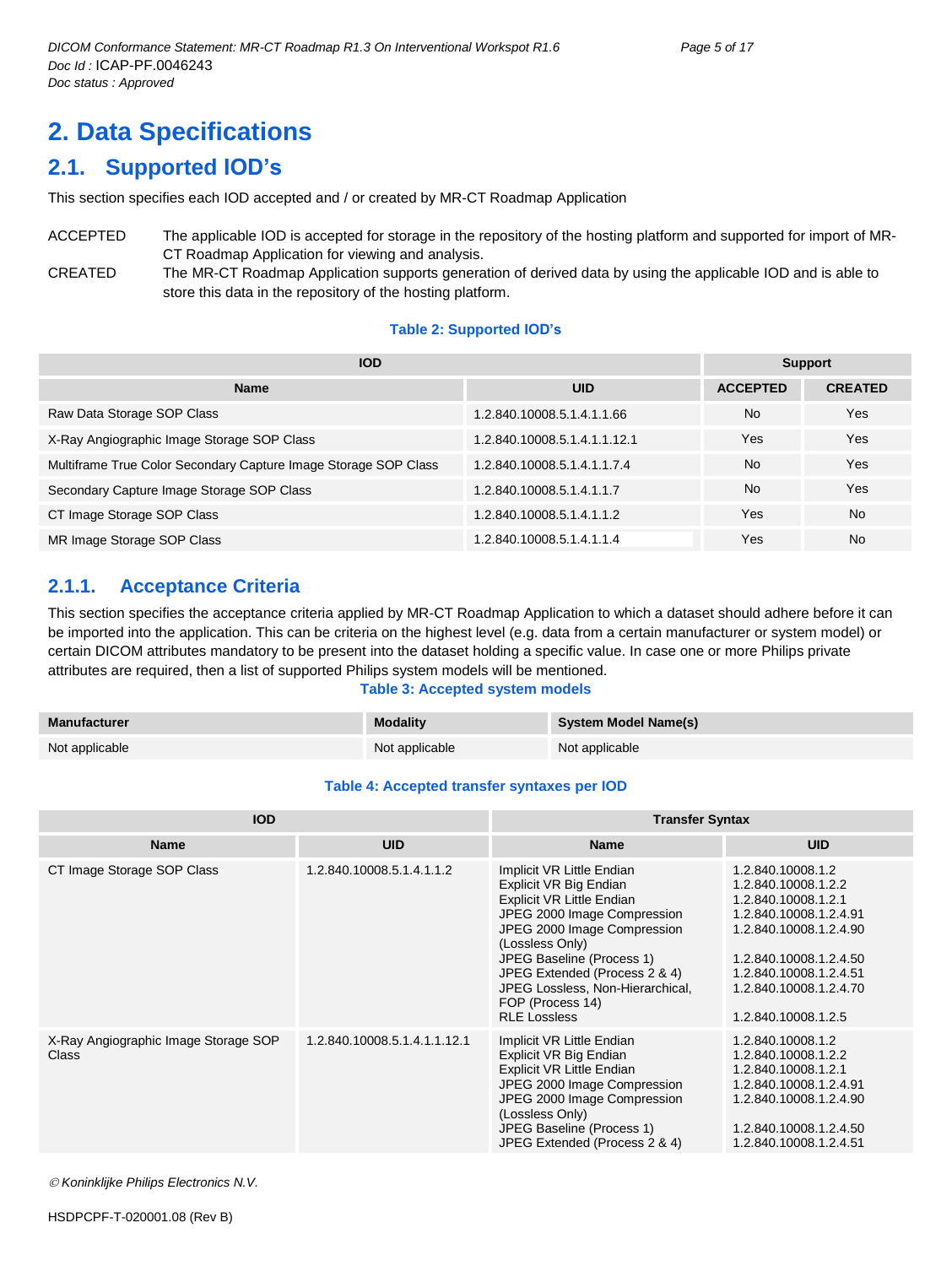|                            |                           | JPEG Lossless, Non-Hierarchical,<br>FOP (Process 14)<br><b>RLE Lossless</b>                                                                                                                                                                                                                                           | 1.2.840.10008.1.2.4.70<br>1.2.840.10008.1.2.5                                                                                                                                                                            |
|----------------------------|---------------------------|-----------------------------------------------------------------------------------------------------------------------------------------------------------------------------------------------------------------------------------------------------------------------------------------------------------------------|--------------------------------------------------------------------------------------------------------------------------------------------------------------------------------------------------------------------------|
| MR Image Storage SOP Class | 1.2.840.10008.5.1.4.1.1.2 | Implicit VR Little Endian<br>Explicit VR Big Endian<br><b>Explicit VR Little Endian</b><br>JPEG 2000 Image Compression<br>JPEG 2000 Image Compression<br>(Lossless Only)<br>JPEG Baseline (Process 1)<br>JPEG Extended (Process 2 & 4)<br>JPEG Lossless, Non-Hierarchical,<br>FOP (Process 14)<br><b>RLE Lossless</b> | 1.2.840.10008.1.2<br>1.2.840.10008.1.2.2<br>1.2.840.10008.1.2.1<br>1.2.840.10008.1.2.4.91<br>1.2.840.10008.1.2.4.90<br>1.2.840.10008.1.2.4.50<br>1.2.840.10008.1.2.4.51<br>1.2.840.10008.1.2.4.70<br>1.2.840.10008.1.2.5 |

#### **Table 5: Accepted attribute values**

| <b>Attribute Name</b> | <b>Attribute Number</b> | Values / Comments |
|-----------------------|-------------------------|-------------------|
| Not applicable        | Not applicable          | Not applicable    |

# <span id="page-5-0"></span>**2.1.2. Contents of Created IOD's**

This section specifies in detail the attribute contents of created data objects. Attributes are grouped together by its corresponding module as specified by DICOM standard. Philips private attributes are excluded for specification.

Abbreviations used in the Module table for the column "Presence of Value" are:

- ALWAYS The attribute is always present with a value
- EMPTY The attribute is always present without any value (attribute sent zero length)
- VNAP The attribute is always present and its Value is Not Always Present (attribute sent zero length if no value is present) ANAP The attribute is present under specified condition – if present then it will always have a value

The abbreviations used in the Module table for the column "Source" are:

- AUTO The attribute value is generated automatically
- CONFIG The attribute value source is a configurable parameter
- COPY The attribute value source is another SOP instance
- FIXED The attribute value is hard-coded in the application
- IMPLICIT The attribute value source is a user-implicit setting
- MPPS The attribute value is the same as that use for Modality Performed Procedure Step
- MWL The attribute value source is a Modality Worklist
- USER The attribute value source is explicit user input

#### <span id="page-5-1"></span>**2.1.2.1. List of created SOP Classes**

# **Table 6: List of created SOP Classes**

| <b>SOP Class Name</b>                                           | <b>SOP Class UID</b>         |
|-----------------------------------------------------------------|------------------------------|
| X-Ray Angiographic Image Storage SOP Class                      | 1.2.840.10008.5.1.4.1.1.12.1 |
| Raw Data Storage SOP Class                                      | 1.2.840.10008.5.1.4.1.1.66   |
| Secondary Capture Image Storage SOP Class                       | 1.2.840.10008.5.1.4.1.1.7    |
| Multiframe True Color Secondary Capture Image Storage SOP Class | 1.2.840.10008.5.1.4.1.1.7.4  |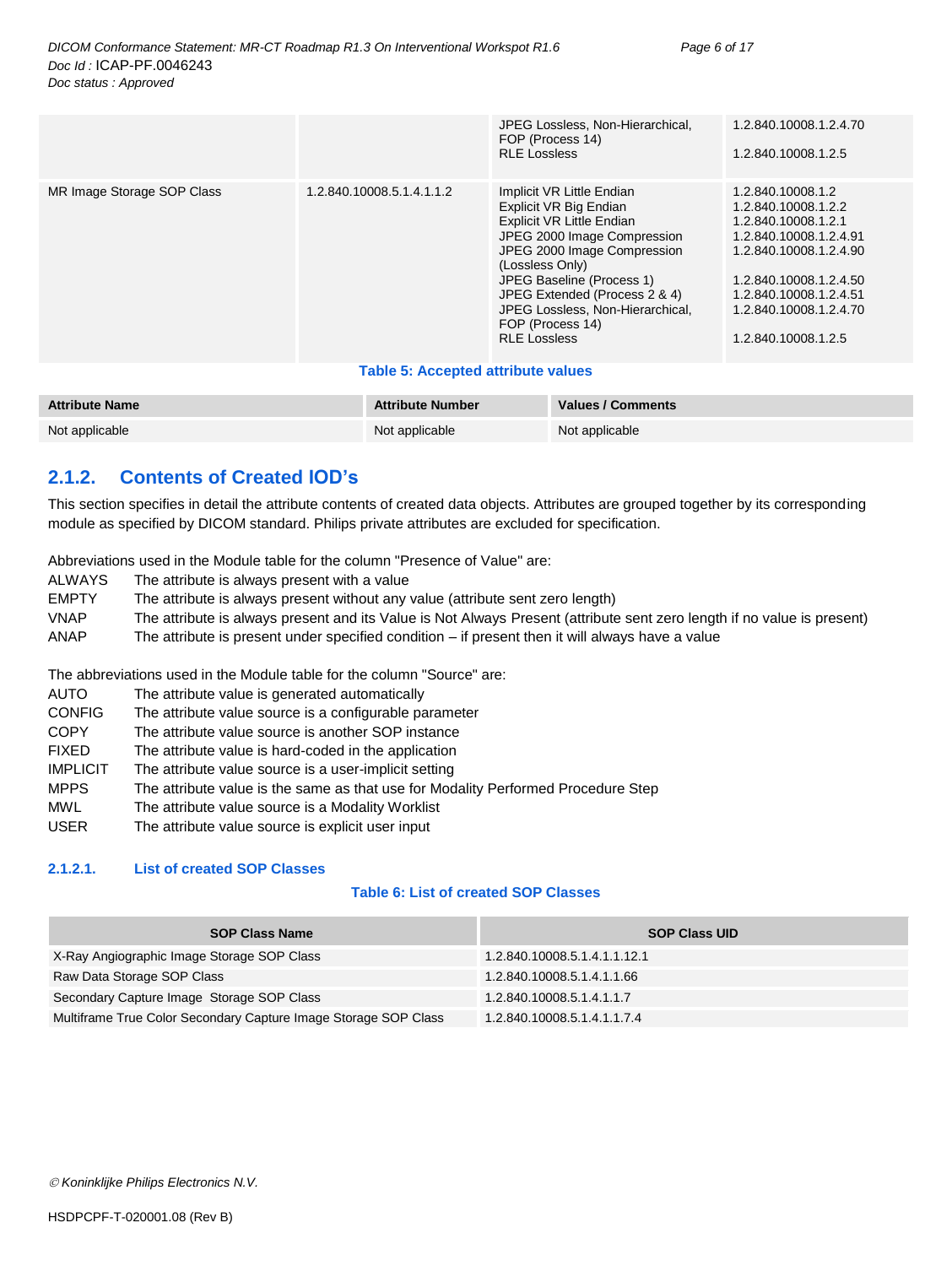# <span id="page-6-0"></span>**2.1.2.2. X-Ray Angiographic Image Storage SOP Class**

# **Table 7: IOD of Created X-Ray Angiographic Image Storage Instances**

| <b>Information Entity</b> | <b>Module</b>                   | <b>Presence Of Module</b> |
|---------------------------|---------------------------------|---------------------------|
| Patient                   | <b>Patient Module</b>           | <b>ALWAYS</b>             |
| Study                     | General Study Module            | <b>ALWAYS</b>             |
| Series                    | <b>General Series Module</b>    | <b>ALWAYS</b>             |
| Equipment                 | <b>General Equipment Module</b> | <b>ALWAYS</b>             |
| Image                     | General Image Module            | <b>ALWAYS</b>             |
|                           | Image Pixel Module              | <b>ALWAYS</b>             |
|                           | Cine Module                     | <b>ALWAYS</b>             |
|                           | Multi-Frame Module              | <b>ALWAYS</b>             |
|                           | <b>Display Shutter Module</b>   | <b>ALWAYS</b>             |
|                           | X-Ray Image Module              | <b>ALWAYS</b>             |
|                           | X-Ray Acquisition Module        | <b>ALWAYS</b>             |
|                           | X-Ray Table Module              | <b>ALWAYS</b>             |
|                           | <b>XA Positioner Module</b>     | <b>ALWAYS</b>             |
|                           | DX Detector Module              | <b>ALWAYS</b>             |
|                           | <b>VOI LUT Module</b>           | <b>ALWAYS</b>             |
|                           | SOP Common Module               | <b>ALWAYS</b>             |

# **Table 8: Patient Module**

| <b>Attribute Name</b> | Tag       | <b>VR</b> | Value | <b>Presence of Value</b> | <b>Source</b> | Comment |
|-----------------------|-----------|-----------|-------|--------------------------|---------------|---------|
| Patient's Name        | 0010,0010 | <b>PN</b> |       | <b>VNAP</b>              |               |         |
| Patient ID            | 0010.0020 | LO        |       | <b>VNAP</b>              |               |         |
| Patient's Birth Date  | 0010,0030 | DA        |       | <b>VNAP</b>              |               |         |
| Patient's Sex         | 0010,0040 | CS.       |       | <b>VNAP</b>              |               |         |

# **Table 9: General Study Module**

| <b>Attribute Name</b>      | Tag       | <b>VR</b> | Value | <b>Presence of Value</b> | <b>Source</b> | <b>Comment</b> |
|----------------------------|-----------|-----------|-------|--------------------------|---------------|----------------|
| <b>Study Date</b>          | 0008,0020 | DA        |       | <b>VNAP</b>              |               |                |
| <b>Study Time</b>          | 0008,0030 | TM        |       | <b>VNAP</b>              |               |                |
| <b>Accession Number</b>    | 0008.0050 | -SH       |       | <b>VNAP</b>              |               |                |
| Referring Physician's Name | 0008,0090 | <b>PN</b> |       | <b>VNAP</b>              |               |                |
| Study Instance UID         | 0020,000D | - UI      |       | <b>ALWAYS</b>            |               |                |
| Study ID                   | 0020.0010 | <b>SH</b> |       | VNAP                     |               |                |

# **Table 10: General Series Module**

| <b>Attribute Name</b>          | Tag       | <b>VR</b> | Value | <b>Presence of Value</b> | <b>Source</b> | <b>Comment</b> |
|--------------------------------|-----------|-----------|-------|--------------------------|---------------|----------------|
| Series Date                    | 0008,0021 | DA        |       | ANAP                     |               |                |
| Series Time                    | 0008,0031 | TM        |       | <b>ANAP</b>              |               |                |
| Modality                       | 0008,0060 | CS.       |       | <b>ALWAYS</b>            |               |                |
| Series Description             | 0008,103E | LO        |       | <b>ANAP</b>              |               |                |
| Performing Physician's Name    | 0008,1050 | <b>PN</b> |       | ANAP                     |               |                |
| <b>Related Series Sequence</b> | 0008,1250 | <b>SQ</b> |       | <b>ANAP</b>              |               |                |
| >Study Instance UID            | 0020.000D | UI        |       | <b>ALWAYS</b>            |               |                |

*Koninklijke Philips Electronics N.V.*

HSDPCPF-T-020001.08 (Rev B)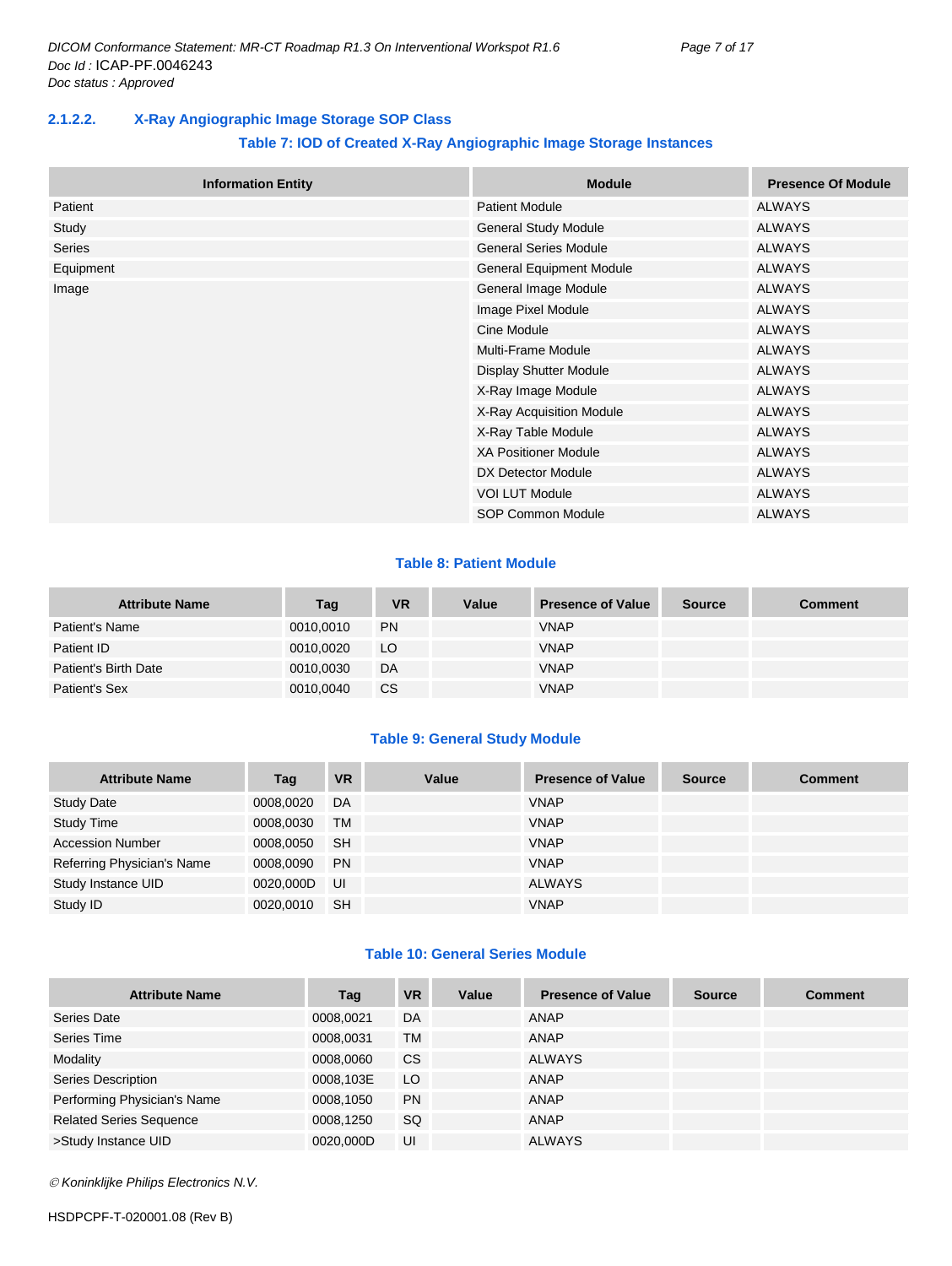# *DICOM Conformance Statement: MR-CT Roadmap R1.3 On Interventional Workspot R1.6 Page 8 of 17 Doc Id :* ICAP-PF.0046243 *Doc status : Approved*

| >Series Instance UID                | 0020.000E | UI        | <b>ALWAYS</b> |  |
|-------------------------------------|-----------|-----------|---------------|--|
| >Purpose of Reference Code Sequence | 0040.A170 | <b>SQ</b> | <b>VNAP</b>   |  |
| Series Instance UID                 | 0020.000E | UI        | ALWAYS        |  |
| Series Number                       | 0020.0011 | IS        | <b>VNAP</b>   |  |
| Performed Procedure Step Start Date | 0040.0244 | <b>DA</b> | <b>ANAP</b>   |  |
| Performed Procedure Step Start Time | 0040.0245 | <b>TM</b> | ANAP          |  |
| Performed Procedure Step ID         | 0040.0253 | <b>SH</b> | <b>ANAP</b>   |  |

# **Table 11: General Equipment Module**

| <b>Attribute Name</b>     | Tag       | <b>VR</b> | Value                      | <b>Presence of Value</b> | <b>Source</b> | <b>Comment</b>                                       |
|---------------------------|-----------|-----------|----------------------------|--------------------------|---------------|------------------------------------------------------|
| Manufacturer              | 0008,0070 | LO.       | <b>Philips</b>             | <b>VNAP</b>              |               |                                                      |
| <b>Institution Name</b>   | 0008,0080 | LO.       |                            | ANAP                     |               |                                                      |
| Manufacturer's Model Name | 0008,1090 | LO.       | Interventional<br>Workspot | ANAP                     |               |                                                      |
| Software Versions         | 0018.1020 | LO.       | 1.6.x                      | ANAP                     |               | where "x" is the detailed<br>application SW version. |

# **Table 12: General Image Module**

| <b>Attribute Name</b>       | Tag       | <b>VR</b> | Value | <b>Presence of Value</b> | <b>Source</b> | <b>Comment</b> |
|-----------------------------|-----------|-----------|-------|--------------------------|---------------|----------------|
| Image Type                  | 0008,0008 | <b>CS</b> |       | <b>ANAP</b>              |               |                |
| <b>Acquisition Date</b>     | 0008,0022 | DA        |       | <b>ANAP</b>              |               |                |
| <b>Content Date</b>         | 0008,0023 | DA        |       | <b>VNAP</b>              |               |                |
| <b>Acquisition Time</b>     | 0008,0032 | <b>TM</b> |       | <b>ANAP</b>              |               |                |
| <b>Content Time</b>         | 0008,0033 | <b>TM</b> |       | <b>VNAP</b>              |               |                |
| <b>Instance Number</b>      | 0020,0013 | <b>IS</b> |       | <b>VNAP</b>              |               |                |
| <b>Patient Orientation</b>  | 0020,0020 | <b>CS</b> |       | <b>ANAP</b>              |               |                |
| Lossy Image Compression     | 0028,2110 | <b>CS</b> |       | <b>ANAP</b>              |               |                |
| Icon Image Sequence         | 0088,0200 | SQ        |       | <b>ANAP</b>              |               |                |
| >Samples per Pixel          | 0028,0002 | US        |       | <b>ALWAYS</b>            |               |                |
| >Photometric Interpretation | 0028,0004 | <b>CS</b> |       | <b>ALWAYS</b>            |               |                |
| >Rows                       | 0028,0010 | US        |       | <b>ALWAYS</b>            |               |                |
| >Columns                    | 0028,0011 | US        |       | <b>ALWAYS</b>            |               |                |
| >Bits Allocated             | 0028,0100 | US        |       | <b>ALWAYS</b>            |               |                |
| >Bits Stored                | 0028,0101 | US        |       | <b>ALWAYS</b>            |               |                |
| >High Bit                   | 0028,0102 | US        |       | <b>ALWAYS</b>            |               |                |
| >Pixel Representation       | 0028,0103 | US        |       | <b>ALWAYS</b>            |               |                |
| >Pixel Data                 | 7FE0,0010 | OW/OB     |       | <b>ANAP</b>              |               |                |
| >Image Type                 | 0008,0008 | <b>CS</b> |       | <b>ANAP</b>              |               |                |
| >SOP Class UID              | 0008,0016 | UI        |       | <b>ANAP</b>              |               |                |
| >SOP Instance UID           | 0008,0018 | UI        |       | <b>ANAP</b>              |               |                |
| >Instance Number            | 0020,0013 | <b>IS</b> |       | <b>ANAP</b>              |               |                |
| >Patient Orientation        | 0020.0020 | <b>CS</b> |       | <b>ANAP</b>              |               |                |

# **Table 13: Image Pixel Module**

| <b>Attribute Name</b>      | Tag       | <b>VR</b> | Value | <b>Presence of Value</b> | Source | Comment |
|----------------------------|-----------|-----------|-------|--------------------------|--------|---------|
| Samples per Pixel          | 0028.0002 | US        |       | <b>ALWAYS</b>            |        |         |
| Photometric Interpretation | 0028,0004 | <b>CS</b> |       | <b>ALWAYS</b>            |        |         |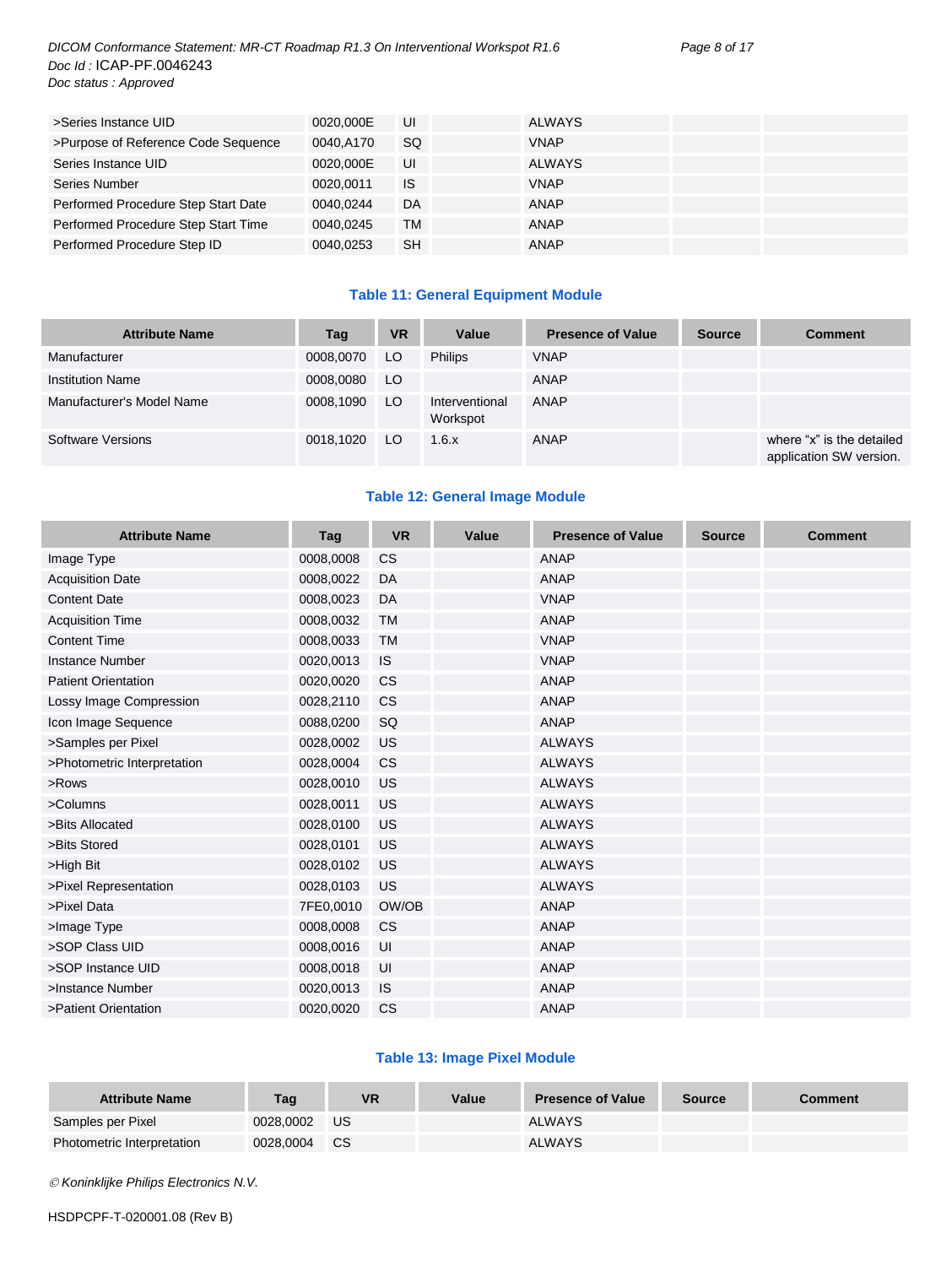*DICOM Conformance Statement: MR-CT Roadmap R1.3 On Interventional Workspot R1.6 Page 9 of 17 Doc Id :* ICAP-PF.0046243 *Doc status : Approved*

| Rows                        | 0028,0010 US    |           | <b>ALWAYS</b> |  |
|-----------------------------|-----------------|-----------|---------------|--|
| Columns                     | 0028,0011       | US.       | <b>ALWAYS</b> |  |
| <b>Bits Allocated</b>       | 0028,0100       | <b>US</b> | <b>ALWAYS</b> |  |
| <b>Bits Stored</b>          | 0028,0101       | <b>US</b> | <b>ALWAYS</b> |  |
| High Bit                    | 0028,0102 US    |           | <b>ALWAYS</b> |  |
| <b>Pixel Representation</b> | 0028,0103       | <b>US</b> | <b>ALWAYS</b> |  |
| Pixel Data                  | 7FE0,0010 OB/OW |           | <b>VNAP</b>   |  |

# **Table 14: Cine Module**

| <b>Attribute Name</b> | Tag       | <b>VR</b> | Value | <b>Presence of Value</b> | <b>Source</b> | Comment |
|-----------------------|-----------|-----------|-------|--------------------------|---------------|---------|
| Cine Rate             | 0018.0040 | ⊟ IS      |       | <b>ANAP</b>              |               |         |
| Frame Time            | 0018,1063 | DS        |       | <b>ALWAYS</b>            |               |         |

#### **Table 15: Multi-Frame Module**

| <b>Attribute Name</b>          | <b>Tag</b> | <b>VR</b> | Value | <b>Presence of Value</b> | <b>Source</b> | <b>Comment</b> |
|--------------------------------|------------|-----------|-------|--------------------------|---------------|----------------|
| Number of Frames               | 0028.0008  | - IS      |       | <b>ALWAYS</b>            |               |                |
| <b>Frame Increment Pointer</b> | 0028.0009  | AT        |       | <b>ALWAYS</b>            |               |                |

# **Table 16: Display Shutter Module**

| <b>Attribute Name</b>              | Tag       | <b>VR</b>   | Value | <b>Presence of Value</b> | <b>Source</b> | <b>Comment</b> |
|------------------------------------|-----------|-------------|-------|--------------------------|---------------|----------------|
| <b>Shutter Shape</b>               | 0018,1600 | <b>CS</b>   |       | <b>ALWAYS</b>            |               |                |
| <b>Shutter Left Vertical Edge</b>  | 0018,1602 | ⊟ IS        |       | <b>ALWAYS</b>            |               |                |
| <b>Shutter Right Vertical Edge</b> | 0018.1604 | ⊟ IS        |       | <b>ALWAYS</b>            |               |                |
| Shutter Upper Horizontal Edge      | 0018,1606 | <b>I</b> IS |       | <b>ALWAYS</b>            |               |                |
| Shutter Lower Horizontal Edge      | 0018,1608 | - IS        |       | <b>ALWAYS</b>            |               |                |

# **Table 17: X-Ray Image Module**

| <b>Attribute Name</b>               | Tag       | <b>VR</b>     | Value | <b>Presence of Value</b> | <b>Source</b> | <b>Comment</b> |
|-------------------------------------|-----------|---------------|-------|--------------------------|---------------|----------------|
| Image Type                          | 0008,0008 | <b>CS</b>     |       | <b>ALWAYS</b>            |               |                |
| Samples per Pixel                   | 0028,0002 | US            |       | <b>ALWAYS</b>            |               |                |
| Photometric Interpretation          | 0028,0004 | <b>CS</b>     |       | <b>ALWAYS</b>            |               |                |
| Frame Increment Pointer             | 0028,0009 | AT            |       | <b>ALWAYS</b>            |               |                |
| <b>Bits Allocated</b>               | 0028,0100 | US            |       | <b>ALWAYS</b>            |               |                |
| <b>Bits Stored</b>                  | 0028.0101 | US.           |       | <b>ALWAYS</b>            |               |                |
| High Bit                            | 0028.0102 | US.           |       | <b>ALWAYS</b>            |               |                |
| <b>Pixel Representation</b>         | 0028,0103 | US            |       | <b>ALWAYS</b>            |               |                |
| <b>Pixel Intensity Relationship</b> | 0028.1040 | <b>CS</b>     |       | <b>ALWAYS</b>            |               |                |
| Lossy Image Compression             | 0028.2110 | <sub>CS</sub> |       | <b>ALWAYS</b>            |               |                |

# **Table 18: X-Ray Acquisition Module**

| <b>Attribute Name</b>    | Tag          | <b>VR</b> | Value | <b>Presence of Value</b> | <b>Source</b> | <b>Comment</b> |
|--------------------------|--------------|-----------|-------|--------------------------|---------------|----------------|
| <b>KVP</b>               | 0018,0060    | DS        |       | <b>VNAP</b>              |               |                |
| Exposure Time            | 0018,1150 IS |           |       | <b>VNAP</b>              |               |                |
| <b>Radiation Setting</b> | 0018,1155    | CS.       |       | <b>ALWAYS</b>            |               |                |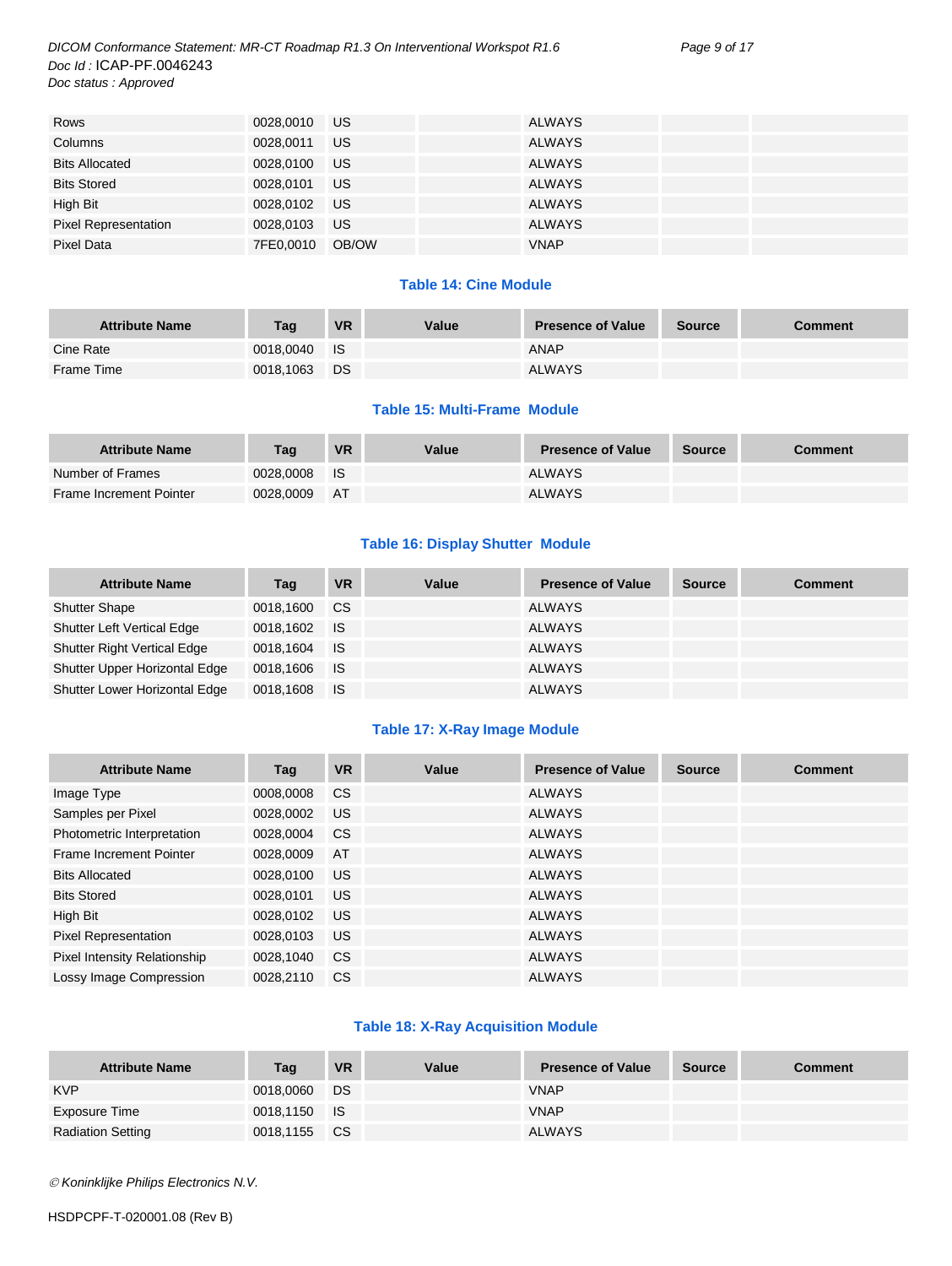*DICOM Conformance Statement: MR-CT Roadmap R1.3 On Interventional Workspot R1.6 Page 10 of 17 Doc Id :* ICAP-PF.0046243 *Doc status : Approved*

| Imager Pixel Spacing | 0018,1164 DS | ANAP          |  |
|----------------------|--------------|---------------|--|
| <b>Pixel Spacing</b> | 0028,0030 DS | <b>ALWAYS</b> |  |

# **Table 19: X-Ray Table Module**

| <b>Attribute Name</b> | Tag       | <b>VR</b> | Value | <b>Presence of Value</b> | <b>Source</b> | <b>Comment</b> |
|-----------------------|-----------|-----------|-------|--------------------------|---------------|----------------|
| <b>Table Motion</b>   | 0018.1134 | <b>DS</b> |       | <b>VNAP</b>              |               |                |
| Table Angle           | 0018,1138 | DS.       |       | ANAP                     |               |                |

# **Table 20: XA Positioner Module**

| <b>Attribute Name</b>                          | Tag       | <b>VR</b> | Value | <b>Presence of Value</b> | <b>Source</b> | <b>Comment</b> |
|------------------------------------------------|-----------|-----------|-------|--------------------------|---------------|----------------|
| Distance Source to Patient                     | 0018,1111 | <b>DS</b> |       | ANAP                     |               |                |
| Distance Source to Patient                     | 0018.1111 | <b>DS</b> |       | <b>ANAP</b>              |               |                |
| <b>Positioner Motion</b>                       | 0018,1500 | <b>CS</b> |       | <b>VNAP</b>              |               |                |
| <b>Positioner Primary Angle</b><br>Increment   | 0018,1520 | <b>DS</b> |       | <b>VNAP</b>              |               |                |
| <b>Positioner Secondary Angle</b><br>Increment | 0018,1521 | DS.       |       | <b>VNAP</b>              |               |                |

# **Table 21: DX Detector Module**

| <b>Attribute Name</b> | Taq       | <b>VR</b> | Value | <b>Presence of Value</b> | <b>Source</b> | Comment |
|-----------------------|-----------|-----------|-------|--------------------------|---------------|---------|
| Imager Pixel Spacing  | 0018.1164 | <b>DS</b> |       | <b>ALWAYS</b>            |               |         |
| Pixel Spacing         | 0028.0030 | DS        |       | <b>ALWAYS</b>            |               |         |

#### **Table 22: VOI LUT Module**

| <b>Attribute Name</b> | Tag       | <b>VR</b> | Value | <b>Presence of Value</b> | <b>Source</b> | Comment |
|-----------------------|-----------|-----------|-------|--------------------------|---------------|---------|
| <b>Window Center</b>  | 0028.1050 | <b>DS</b> |       | <b>ALWAYS</b>            |               |         |
| Window Width          | 0028,1051 | DS        |       | <b>ALWAYS</b>            |               |         |

#### **Table 23: SOP Common Module**

| <b>Attribute Name</b>  | Tag       | <b>VR</b> | Value                            | <b>Presence of Value</b> | <b>Source</b> | <b>Comment</b>                      |
|------------------------|-----------|-----------|----------------------------------|--------------------------|---------------|-------------------------------------|
| Specific Character Set | 0008,0005 | CS        |                                  | <b>ALWAYS</b>            |               | As supported by hosting<br>platform |
| Instance Creation Date | 0008.0012 | DA        |                                  | ANAP                     |               |                                     |
| Instance Creation Time | 0008,0013 | <b>TM</b> |                                  | <b>ANAP</b>              |               |                                     |
| SOP Class UID          | 0008,0016 | UI        | 1.2.840.10008.5.1.4.1.1.<br>12.1 | <b>ALWAYS</b>            |               |                                     |
| SOP Instance UID       | 0008,0018 | UI        |                                  | <b>ALWAYS</b>            |               |                                     |
| Instance Number        | 0020,0013 | <b>IS</b> |                                  | ANAP                     |               |                                     |

# <span id="page-9-0"></span>**2.1.2.3. Raw data Storage SOP class**

# **Table 24: IOD of Created Raw Data Storage SOP Class Instances**

| <b>Information Entity</b> | <b>Module</b>         | <b>Presence Of Module</b> |
|---------------------------|-----------------------|---------------------------|
| atient?                   | <b>Patient Module</b> | <b>ALWAYS</b>             |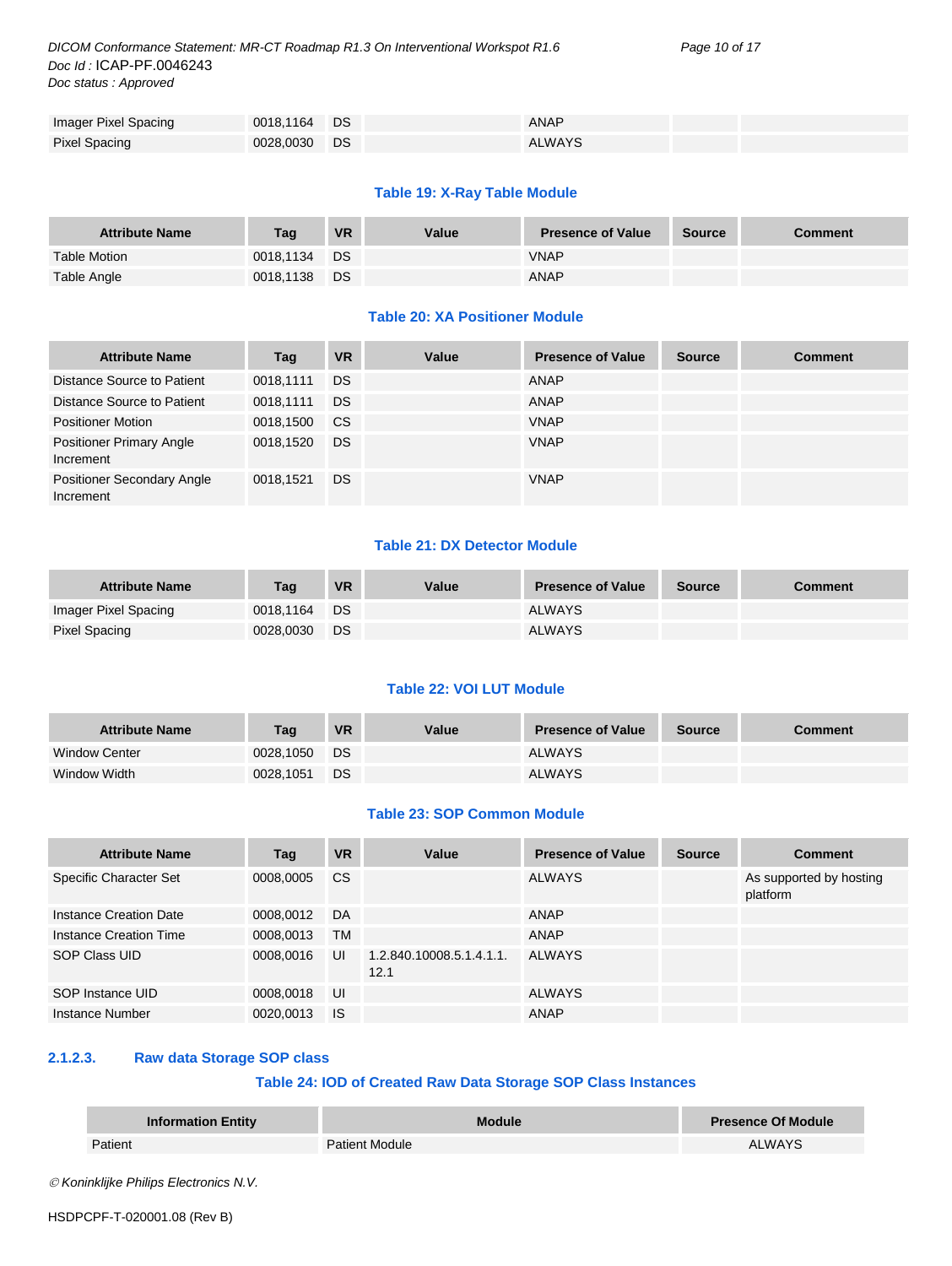| Study              | <b>General Study Module</b>       | <b>ALWAYS</b>   |
|--------------------|-----------------------------------|-----------------|
| <b>Series</b>      | <b>General Series Module</b>      | ALWAYS          |
| Frame of Reference | Frame of Reference                | <b>OPTIONAL</b> |
| Equipment          | <b>General Equipment Module</b>   | <b>ALWAYS</b>   |
| Image              | <b>Acquisition Context Module</b> | <b>ALWAYS</b>   |
|                    | Raw Data Module                   | <b>ALWAYS</b>   |
|                    | SOP Common Module                 | <b>ALWAYS</b>   |

# **Table 25 : Patient Module**

| <b>Attribute Name</b> | Tag       | <b>VR</b> | Value | <b>Presence of Value</b> | <b>Source</b> | <b>Comment</b>             |
|-----------------------|-----------|-----------|-------|--------------------------|---------------|----------------------------|
| Patient's Name        | 0010,0010 | <b>PN</b> |       | <b>ALWAYS</b>            | <b>COPY</b>   | copied from source<br>data |
| Patient ID            | 0010,0020 | LO        |       | <b>ALWAYS</b>            | <b>COPY</b>   | copied from source<br>data |
| Patient's Birth Date  | 0010,0030 | DA        |       | <b>VNAP</b>              | <b>COPY</b>   | copied from source<br>data |
| Patient's Sex         | 0010,0040 | CS        |       | <b>ALWAYS</b>            | <b>COPY</b>   | copied from source<br>data |

# **Table 26 : General Study Module**

| Tag       | <b>VR</b> | Value | <b>Presence of Value</b> | <b>Source</b> | <b>Comment</b>             |
|-----------|-----------|-------|--------------------------|---------------|----------------------------|
| 0008.0020 | DA        |       | <b>ALWAYS</b>            | COPY          | copied from<br>source data |
| 0008,0030 | <b>TM</b> |       | <b>ALWAYS</b>            | <b>COPY</b>   | copied from<br>source data |
| 0008.0090 | <b>PN</b> |       | <b>VNAP</b>              | <b>COPY</b>   | copied from<br>source data |
| 0020.000D | UI        |       | <b>ALWAYS</b>            | <b>COPY</b>   | copied from<br>source data |
| 0020.0010 | <b>SH</b> |       | <b>ALWAYS</b>            | <b>COPY</b>   | copied from<br>source data |
| 0008,0050 | <b>SH</b> |       | <b>EMPTY</b>             | COPY, USER    |                            |
|           |           |       |                          |               |                            |

#### **Table 27 : General Series Module**

| <b>Attribute Name</b>                  | Tag       | <b>VR</b> | Value | <b>Presence of Value</b> | <b>Source</b> | <b>Comment</b>             |
|----------------------------------------|-----------|-----------|-------|--------------------------|---------------|----------------------------|
| Series Date                            | 0008,0021 | DA        |       | <b>ALWAYS</b>            | <b>COPY</b>   | copied from<br>source data |
| Series Time                            | 0008,0031 | TM        |       | <b>ALWAYS</b>            | <b>COPY</b>   | copied from<br>source data |
| Modality                               | 0008,0060 | <b>CS</b> |       | <b>ALWAYS</b>            | <b>COPY</b>   | copied from<br>source data |
| Performing Physicians' name            | 0008,1050 | <b>PN</b> |       |                          |               |                            |
| <b>Related Series Sequence</b>         | 0008,1250 | SQ        |       |                          |               |                            |
| >Study Instance UID                    | 0020,000D | UI        |       |                          |               |                            |
| >Series Instance UID                   | 0020,000E | UI        |       | <b>ALWAYS</b>            | <b>COPY</b>   | copied from<br>source data |
| >Purpose of Reference Code<br>Sequence | 0040.A170 | <b>SQ</b> |       |                          |               |                            |
| <b>Series Number</b>                   | 0020,0011 | <b>IS</b> |       | <b>ALWAYS</b>            | <b>COPY</b>   | copied from<br>source data |
| Laterality                             | 0020,0060 | <b>CS</b> |       | ANAP                     |               |                            |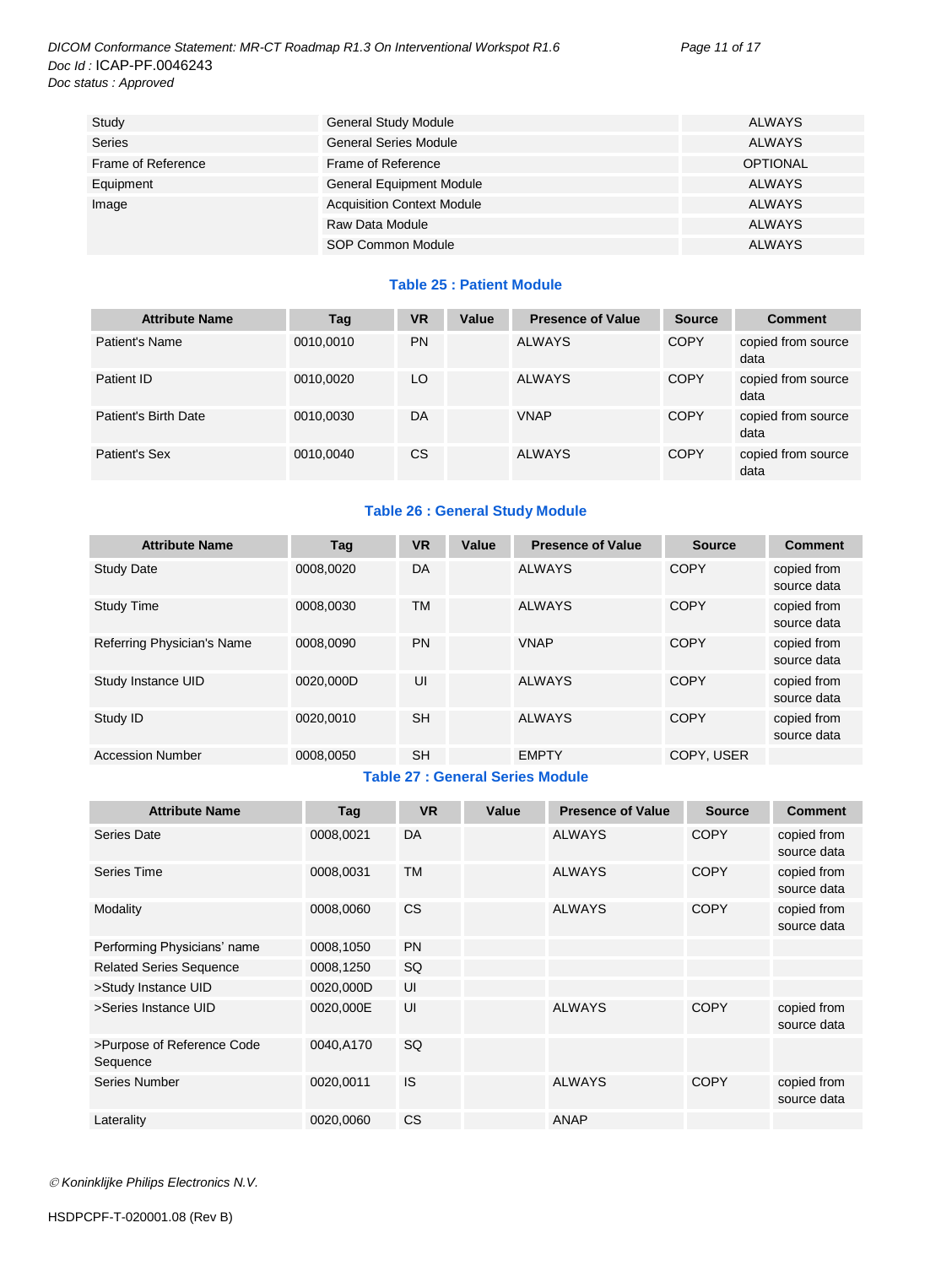# **Table 28: Frame of Reference Module**

| <b>Attribute Name</b>        | Tag       | <b>VR</b> | Value | <b>Presence of Value</b> | <b>Source</b> | <b>Comment</b>             |
|------------------------------|-----------|-----------|-------|--------------------------|---------------|----------------------------|
| Frame of Reference UID       | 0020.0052 | UI        |       | ALWAYS                   | <b>COPY</b>   | copied from<br>source data |
| Position Reference Indicator | 0020.1040 | LO.       |       | <b>VNAP</b>              | <b>COPY</b>   | copied from<br>source data |

# **Table 29: General Equipment Module**

|           |    | Value                   | <b>Presence of Value</b> | <b>Source</b> | <b>Comment</b>                                                                           |
|-----------|----|-------------------------|--------------------------|---------------|------------------------------------------------------------------------------------------|
| 0008.0070 | LO | <b>Philips</b>          | <b>VNAP</b>              | <b>FIXED</b>  |                                                                                          |
| 0008.0080 |    |                         | ANAP                     | <b>USER</b>   |                                                                                          |
| 0008,1090 |    | Interventional Workspot | ANAP                     | <b>FIXED</b>  |                                                                                          |
| 0018,1000 |    |                         | ANAP                     | <b>COPY</b>   | copied from<br>source data                                                               |
| 0018.1020 |    | 1.6.x                   | ANAP                     | <b>COPY</b>   | copied from<br>source data<br>where "x" is the<br>detailed<br>application SW<br>version. |
|           |    | LO.<br>LO<br>LO<br>LO   | -------                  | _________     |                                                                                          |

## **Table 30: Acquisition Context Module**

| <b>Attribute Name</b>                  | Taq | <b>VR</b> | Value | <b>Presence of Value</b> | Source      | Comment     |
|----------------------------------------|-----|-----------|-------|--------------------------|-------------|-------------|
| Acquisition Context Sequence 0040,0555 |     | - SQ      |       | <b>VNAP</b>              | <b>COPY</b> | copied from |
|                                        |     |           |       |                          |             | source data |

## **Table 31: Raw Data Module**

| <b>Attribute Name</b> | Tag       | <b>VR</b> | Value | <b>Presence of Value</b> | <b>Source</b> | <b>Comment</b>             |
|-----------------------|-----------|-----------|-------|--------------------------|---------------|----------------------------|
| <b>Content Date</b>   | 0008,0023 | DA        |       | <b>ALWAYS</b>            | <b>COPY</b>   | copied from<br>source data |
| <b>Content Time</b>   | 0008,0033 | <b>TM</b> |       | <b>ALWAYS</b>            | <b>COPY</b>   | copied from<br>source data |
| Creator Version UID   | 0008.9123 | UI        |       | <b>ALWAYS</b>            | <b>COPY</b>   | copied from<br>source data |
| Instance Number       | 0020,0013 | <b>IS</b> |       | ANAP                     | <b>COPY</b>   | copied from<br>source data |

# **Table 32: SOP Common Module**

| <b>Attribute Name</b>                 | Tag       | <b>VR</b> | Value                      | <b>Presence of</b><br>Value | <b>Source</b> | <b>Comment</b>             |
|---------------------------------------|-----------|-----------|----------------------------|-----------------------------|---------------|----------------------------|
| SOP Class UID                         | 0008.0016 | UI        | 1.2.840.10008.5.1.4.1.1.66 | <b>ALWAYS</b>               | <b>COPY</b>   | copied from<br>source data |
| SOP Instance UID                      | 0008.0018 | UI        |                            | <b>ALWAYS</b>               | <b>COPY</b>   | copied from<br>source data |
| Original Specialized SOP<br>Class UID | 0008.001B | UI        |                            | <b>VNAP</b>                 | <b>COPY</b>   | copied from<br>source data |
| <b>Instance Creation Date</b>         | 0008.0012 | DA        |                            | <b>VNAP</b>                 | <b>COPY</b>   | copied from<br>source data |
| <b>Instance Creation Time</b>         | 0008.0013 | ТM        |                            | <b>VNAP</b>                 | <b>COPY</b>   | copied from<br>source data |
| Instance Number                       | 0020.0013 | IS        |                            | <b>VNAP</b>                 |               |                            |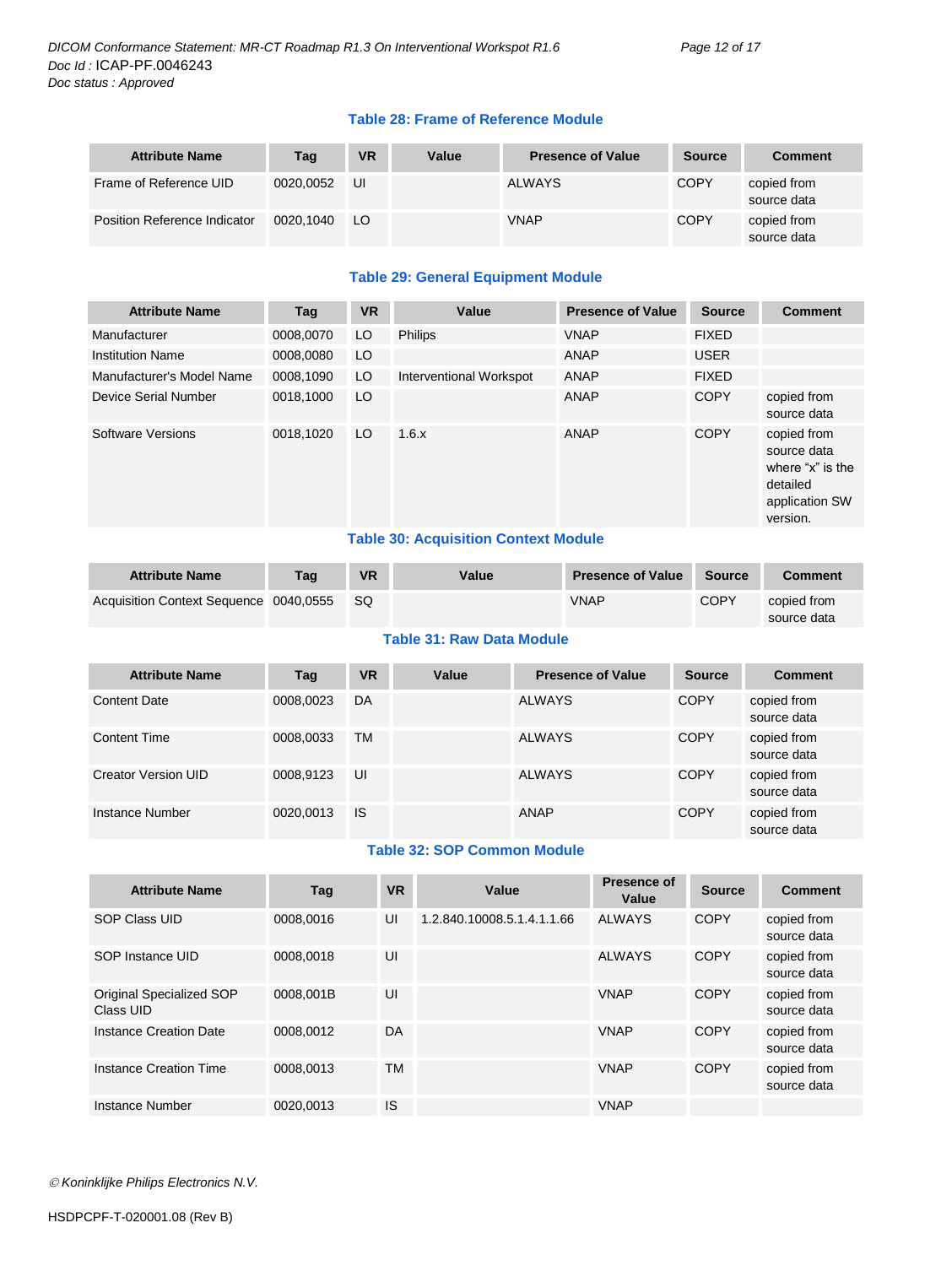# <span id="page-12-0"></span>**2.1.2.4. Secondary Capture Image Storage SOP class**

# **Table 33: IOD of Created Secondary Capture Image Storage SOP Class Instances**

| <b>Information Entity</b> | <b>Module</b>                   | <b>Presence Of Module</b> |
|---------------------------|---------------------------------|---------------------------|
| Patient                   | <b>Patient Module</b>           | ALWAYS                    |
| Study                     | <b>General Study Module</b>     | ALWAYS                    |
| <b>Series</b>             | <b>General Series Module</b>    | <b>ALWAYS</b>             |
| Equipment                 | <b>General Equipment Module</b> | <b>CONDITIONAL</b>        |
|                           | <b>SC Equipment Module</b>      | <b>ALWAYS</b>             |
| Image                     | General Image Module            | <b>ALWAYS</b>             |
|                           | Image Pixel Module              | <b>ALWAYS</b>             |
|                           | <b>SOP Common Module</b>        | <b>ALWAYS</b>             |

#### **Table 34: Patient Module**

| <b>Attribute Name</b> | Tag       | <b>VR</b>     | Value | <b>Presence of Value</b> | <b>Source</b> | <b>Comment</b>             |
|-----------------------|-----------|---------------|-------|--------------------------|---------------|----------------------------|
| Patient's Name        | 0010,0010 | <b>PN</b>     |       | <b>ALWAYS</b>            | <b>COPY</b>   | copied from source<br>data |
| Patient ID            | 0010,0020 | LO            |       | <b>ALWAYS</b>            | <b>COPY</b>   | copied from source<br>data |
| Patient's Birth Date  | 0010,0030 | DA            |       | <b>ALWAYS</b>            | <b>COPY</b>   | copied from source<br>data |
| Patient's Sex         | 0010,0040 | <sub>CS</sub> |       | <b>ALWAYS</b>            | <b>COPY</b>   | copied from source<br>data |

# **Table 35: General Study Module**

| <b>Attribute Name</b>      | Tag       | <b>VR</b> | Value | <b>Presence of Value</b> | <b>Source</b> | <b>Comment</b>             |
|----------------------------|-----------|-----------|-------|--------------------------|---------------|----------------------------|
| <b>Study Date</b>          | 0008,0020 | DA        |       | <b>ALWAYS</b>            | <b>COPY</b>   | copied from source<br>data |
| <b>Study Time</b>          | 0008.0030 | <b>TM</b> |       | <b>ALWAYS</b>            | <b>COPY</b>   | copied from source<br>data |
| <b>Accession Number</b>    | 0008.0050 | <b>SH</b> |       | <b>VNAP</b>              |               |                            |
| Referring Physician's Name | 0008.0090 | <b>PN</b> |       | <b>VNAP</b>              | <b>COPY</b>   | copied from source<br>data |
| Study Instance UID         | 0020.000D | UI        |       | <b>ALWAYS</b>            | <b>COPY</b>   | copied from source<br>data |
| Study ID                   | 0020.0010 | <b>SH</b> |       | <b>ALWAYS</b>            | <b>COPY</b>   | copied from source<br>data |

# **Table 36: General Series Module**

| <b>Attribute Name</b> | Tag       | <b>VR</b> | Value | <b>Presence of Value</b> | <b>Source</b> | <b>Comment</b>             |
|-----------------------|-----------|-----------|-------|--------------------------|---------------|----------------------------|
| Series Date           | 0008,0021 | DA        |       | <b>ALWAYS</b>            | <b>COPY</b>   | copied from source<br>data |
| Series Time           | 0008,0031 | <b>TM</b> |       | <b>ALWAYS</b>            | <b>COPY</b>   | copied from source<br>data |
| Modality              | 0008.0060 | <b>CS</b> |       | <b>ALWAYS</b>            | <b>COPY</b>   | copied from source<br>data |
| Series Instance UID   | 0020,000E | UI        |       | <b>ALWAYS</b>            | <b>COPY</b>   | copied from source<br>data |
| Series Number         | 0020,0011 | <b>IS</b> |       | <b>VNAP</b>              | <b>COPY</b>   | copied from source<br>data |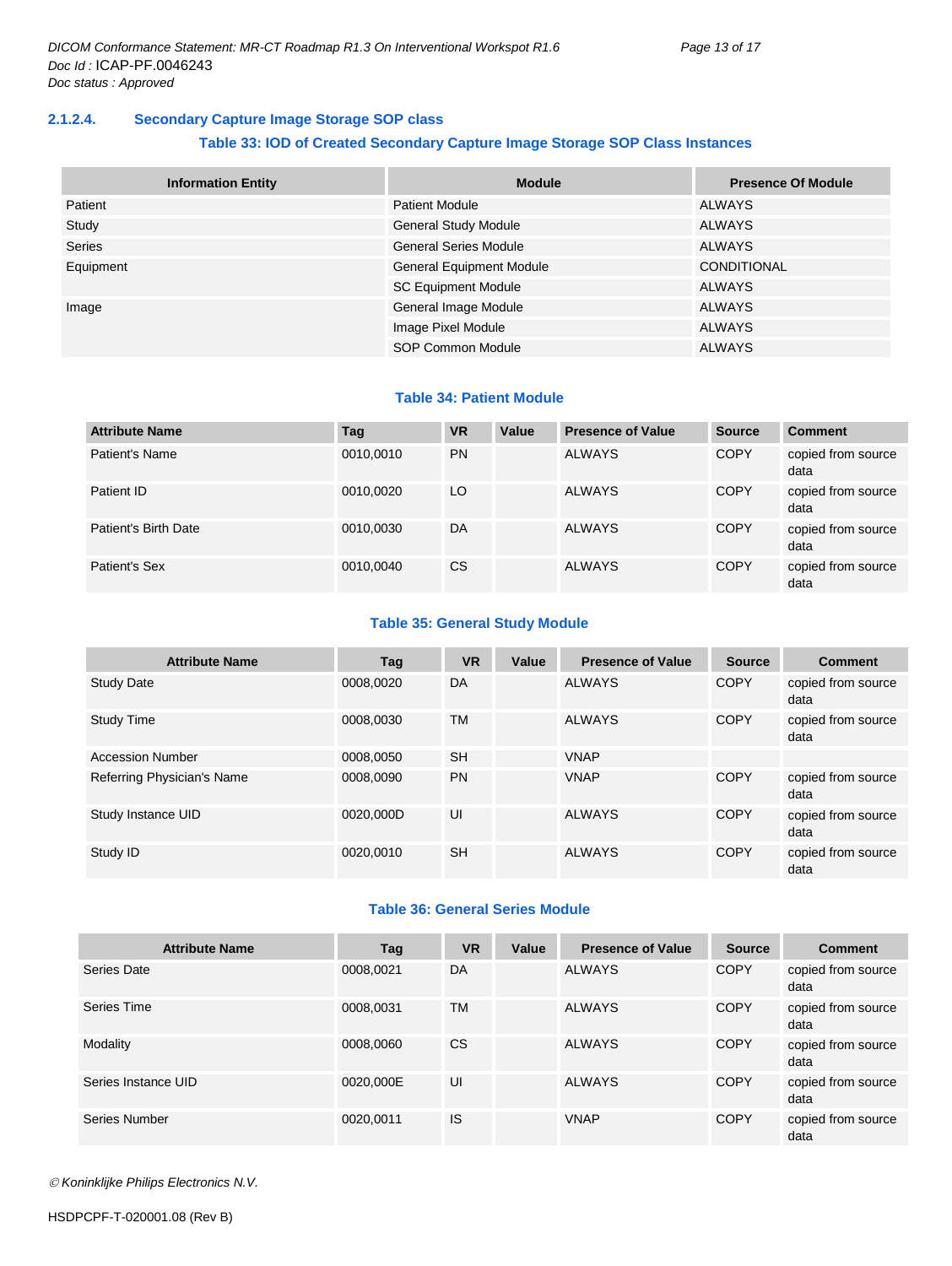## *DICOM Conformance Statement: MR-CT Roadmap R1.3 On Interventional Workspot R1.6 Page 14 of 17 Doc Id :* ICAP-PF.0046243 *Doc status : Approved*

| <b>Related Series Sequence</b>      | 0008.1250 | SQ | VNAP          |  |
|-------------------------------------|-----------|----|---------------|--|
| >Study Instance UID                 | 0020.000D | UI | <b>ALWAYS</b> |  |
| >Series Instance UID                | 0020,000E | UI | ALWAYS        |  |
| >Purpose of Reference Code Sequence | 0040.A170 | SQ | <b>EMPTY</b>  |  |

# **Table 37: General Equipment Module**

| <b>Attribute Name</b>     | Tag       | <b>VR</b> | Value                   | <b>Presence of Value</b> | <b>Source</b> | <b>Comment</b>                                          |
|---------------------------|-----------|-----------|-------------------------|--------------------------|---------------|---------------------------------------------------------|
| Manufacturer              | 0008,0070 |           | <b>Philips</b>          | <b>VNAP</b>              |               |                                                         |
| <b>Station Name</b>       | 0008.1010 | <b>SH</b> |                         | ANAP                     |               |                                                         |
| Manufacturer's Model Name | 0008.1090 | LO.       | Interventional Workspot | ALWAYS                   | <b>FIXED</b>  |                                                         |
| Software Versions         | 0018.1020 | LO.       | 1.6.x                   | <b>ALWAYS</b>            | <b>FIXED</b>  | where "x" is the<br>detailed application<br>SW version. |

# **Table 38 : SC Equipment Module**

| <b>Attribute Name</b> | Taq       | VR | Value | <b>Presence of Value</b> | <b>Source</b> | <b>Comment</b> |
|-----------------------|-----------|----|-------|--------------------------|---------------|----------------|
| Modality              | 0008.0060 | СS |       | ANAP                     |               |                |
| Conversion Type       | 0008.0064 | CS | WSD   | <b>ALWAYS</b>            |               |                |

# **Table 39: General Image Module**

| <b>Attribute Name</b>      | Tag       | <b>VR</b> | Value | <b>Presence of Value</b> | <b>Source</b> | <b>Comment</b> |
|----------------------------|-----------|-----------|-------|--------------------------|---------------|----------------|
| Instance Number            | 0020.0013 | 1S        |       | <b>ALWAYS</b>            |               |                |
| <b>Patient Orientation</b> | 0020.0020 | CS        |       | <b>VNAP</b>              |               |                |

# **Table 40: Image Pixel Module**

| <b>Attribute Name</b>       | Tag       | <b>VR</b> | Value          | <b>Presence of Value</b> | <b>Source</b> | <b>Comment</b>             |
|-----------------------------|-----------|-----------|----------------|--------------------------|---------------|----------------------------|
| Samples per Pixel           | 0028,0002 | <b>US</b> |                | <b>ALWAYS</b>            |               |                            |
| Photometric Interpretation  | 0028,0004 | CS.       |                | <b>ALWAYS</b>            |               |                            |
| <b>Planar Configuration</b> | 0028,0006 | <b>US</b> |                | <b>ALWAYS</b>            |               |                            |
| <b>Rows</b>                 | 0028,0010 | US.       |                | <b>ALWAYS</b>            | <b>COPY</b>   | copied from<br>source data |
| Columns                     | 0028,0011 | <b>US</b> |                | <b>ALWAYS</b>            | <b>COPY</b>   | copied from<br>source data |
| <b>Bits Allocated</b>       | 0028,0100 | US.       | 8              | <b>ALWAYS</b>            |               |                            |
| <b>Bits Stored</b>          | 0028,0101 | US.       | 8              | <b>ALWAYS</b>            |               |                            |
| High Bit                    | 0028,0102 | US.       | $\overline{7}$ | <b>ALWAYS</b>            |               |                            |
| <b>Pixel Representation</b> | 0028,0103 | <b>US</b> | 0000           | <b>ALWAYS</b>            | <b>COPY</b>   | copied from<br>source data |
| <b>Pixel Data</b>           | 7FE0,0010 | OW/OB     |                | <b>ALWAYS</b>            | <b>COPY</b>   | copied from<br>source data |

# **Table 41: SOP Common Module**

| <b>Attribute Name</b> | Taq       | <b>VR</b> | Value                     | <b>Presence of Value</b> | <b>Source</b> | Comment                    |
|-----------------------|-----------|-----------|---------------------------|--------------------------|---------------|----------------------------|
| SOP Class UID         | 0008.0016 | UI        | 1.2.840.10008.5.1.4.1.1.7 | <b>ALWAYS</b>            | <b>FIXED</b>  |                            |
| SOP Instance UID      | 0008.0018 | UI        |                           | <b>ALWAYS</b>            | <b>COPY</b>   | copied from<br>source data |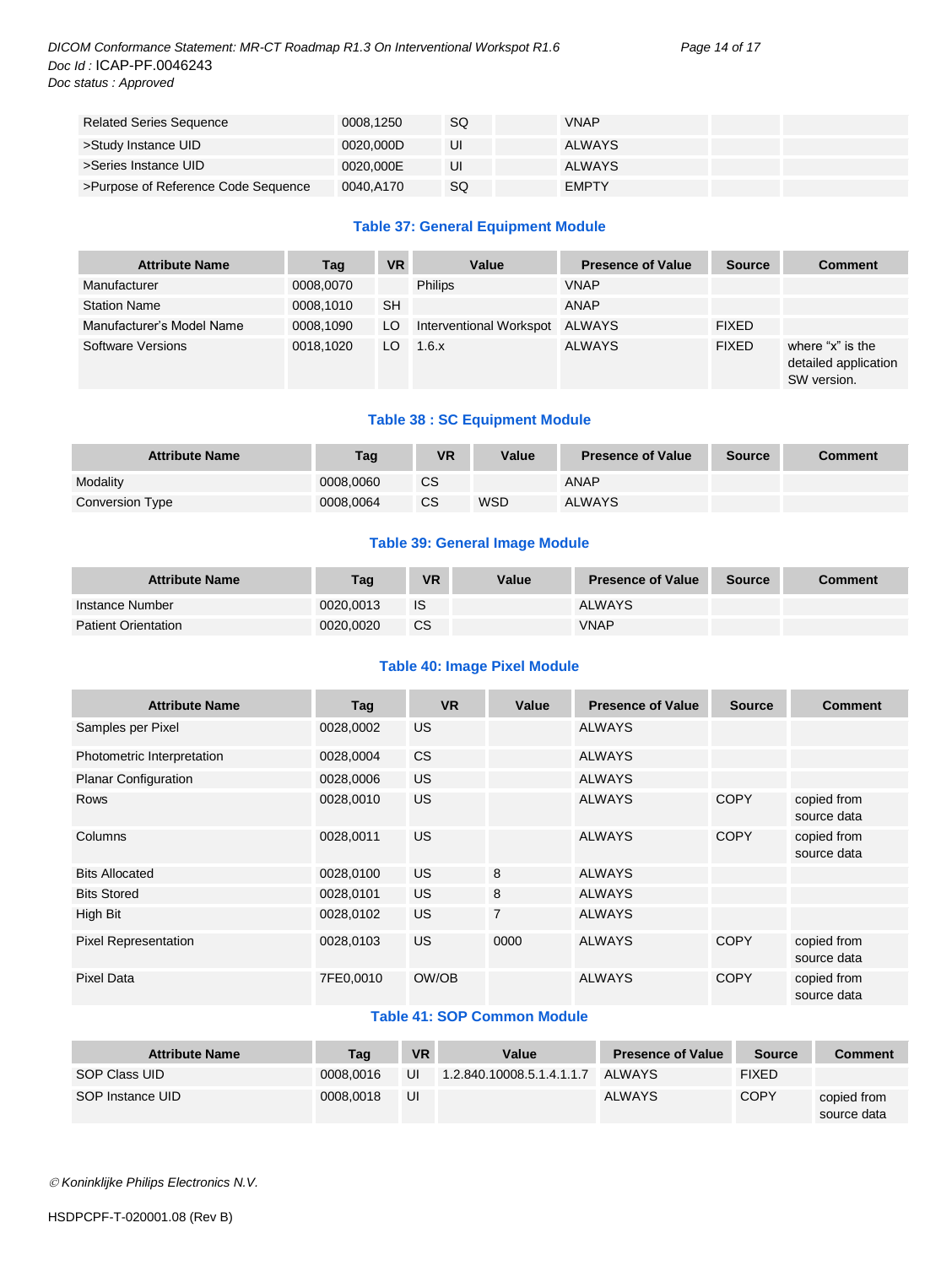*DICOM Conformance Statement: MR-CT Roadmap R1.3 On Interventional Workspot R1.6 Page 15 of 17 Doc Id :* ICAP-PF.0046243 *Doc status : Approved*

| Instance Creation Date | 0008.0012 | DA        | <b>ANAP</b> | <b>COPY</b> | copied from<br>source data |
|------------------------|-----------|-----------|-------------|-------------|----------------------------|
| Instance Creation Time | 0008,0013 | TM.       | ANAP        | <b>COPY</b> | copied from<br>source data |
| Instance Number        | 0020,0013 | <b>IS</b> | <b>ANAP</b> | <b>COPY</b> | copied from<br>source data |

# <span id="page-14-0"></span>**2.1.2.5. Multiframe True Color Secondary Capture Image Storage SOP class Table 42: IOD of Created Multiframe True Color Secondary Capture Image Storage SOP Class Instances**

| <b>Information Entity</b> | <b>Module</b>                        | <b>Presence Of Module</b> |
|---------------------------|--------------------------------------|---------------------------|
| Patient                   | <b>Patient Module</b>                | <b>ALWAYS</b>             |
| Study                     | <b>General Study Module</b>          | <b>ALWAYS</b>             |
| <b>Series</b>             | <b>General Series Module</b>         | <b>ALWAYS</b>             |
| Equipment                 | <b>General Equipment Module</b>      | <b>CONDITIONAL</b>        |
|                           | <b>SC Equipment Module</b>           | <b>ALWAYS</b>             |
| Image                     | General Image Module                 | <b>ALWAYS</b>             |
|                           | Image Pixel Module                   | <b>ALWAYS</b>             |
|                           | Cine Module                          | <b>CONDITIONAL</b>        |
|                           | Multi-Frame Module                   | <b>ALWAYS</b>             |
|                           | Multi-Frame Functional Groups Module | <b>OPTIONAL</b>           |
|                           | SC Multi-frame Image Module          | <b>ALWAYS</b>             |
|                           | <b>SOP Common Module</b>             | <b>ALWAYS</b>             |

# **Table 43: Patient Module**

| <b>Attribute Name</b> | Tag       | <b>VR</b> | Value | <b>Presence of</b><br>Value | <b>Source</b> | <b>Comment</b>          |
|-----------------------|-----------|-----------|-------|-----------------------------|---------------|-------------------------|
| Patient's Name        | 0010,0010 | <b>PN</b> |       | <b>VNAP</b>                 | <b>COPY</b>   | copied from source data |
| Patient ID            | 0010,0020 | LO        |       | <b>VNAP</b>                 | <b>COPY</b>   | copied from source data |
| Patient's Birth Date  | 0010,0030 | DA        |       | <b>VNAP</b>                 | <b>COPY</b>   | copied from source data |
| Patient's Sex         | 0010,0040 | CS.       |       | <b>VNAP</b>                 | <b>COPY</b>   | copied from source data |

#### **Table 44: General Study Module**

| <b>Attribute Name</b>      | Tag       | <b>VR</b> | Value | <b>Presence of</b><br>Value | <b>Source</b> | <b>Comment</b>          |
|----------------------------|-----------|-----------|-------|-----------------------------|---------------|-------------------------|
| <b>Study Date</b>          | 0008,0020 | DA        |       | <b>VNAP</b>                 | <b>COPY</b>   | copied from source data |
| <b>Study Time</b>          | 0008.0030 | <b>TM</b> |       | <b>VNAP</b>                 | <b>COPY</b>   | copied from source data |
| <b>Accession Number</b>    | 0008.0050 | <b>SH</b> |       | <b>VNAP</b>                 |               |                         |
| Referring Physician's Name | 0008,0090 | <b>PN</b> |       | <b>VNAP</b>                 | <b>COPY</b>   | copied from source data |
| Study Instance UID         | 0020,000D | UI        |       | <b>ALWAYS</b>               | <b>COPY</b>   | copied from source data |
| Study ID                   | 0020.0010 | <b>SH</b> |       | <b>VNAP</b>                 | <b>COPY</b>   | copied from source data |

# **Table 45: General Series Module**

| <b>Attribute Name</b> | Tag       | <b>VR</b> | Value | <b>Presence of</b><br>Value | <b>Source</b> | <b>Comment</b>          |
|-----------------------|-----------|-----------|-------|-----------------------------|---------------|-------------------------|
| Series Date           | 0008,0021 | DA        |       | ANAP                        | <b>COPY</b>   | copied from source data |
| Series Time           | 0008,0031 | TM        |       | ANAP                        | <b>COPY</b>   | copied from source data |
| Modality              | 0008,0060 | CS        |       | <b>ALWAYS</b>               | <b>COPY</b>   | copied from source data |
| Series Instance UID   | 0020,000E | UI        |       | <b>ALWAYS</b>               | <b>COPY</b>   | copied from source data |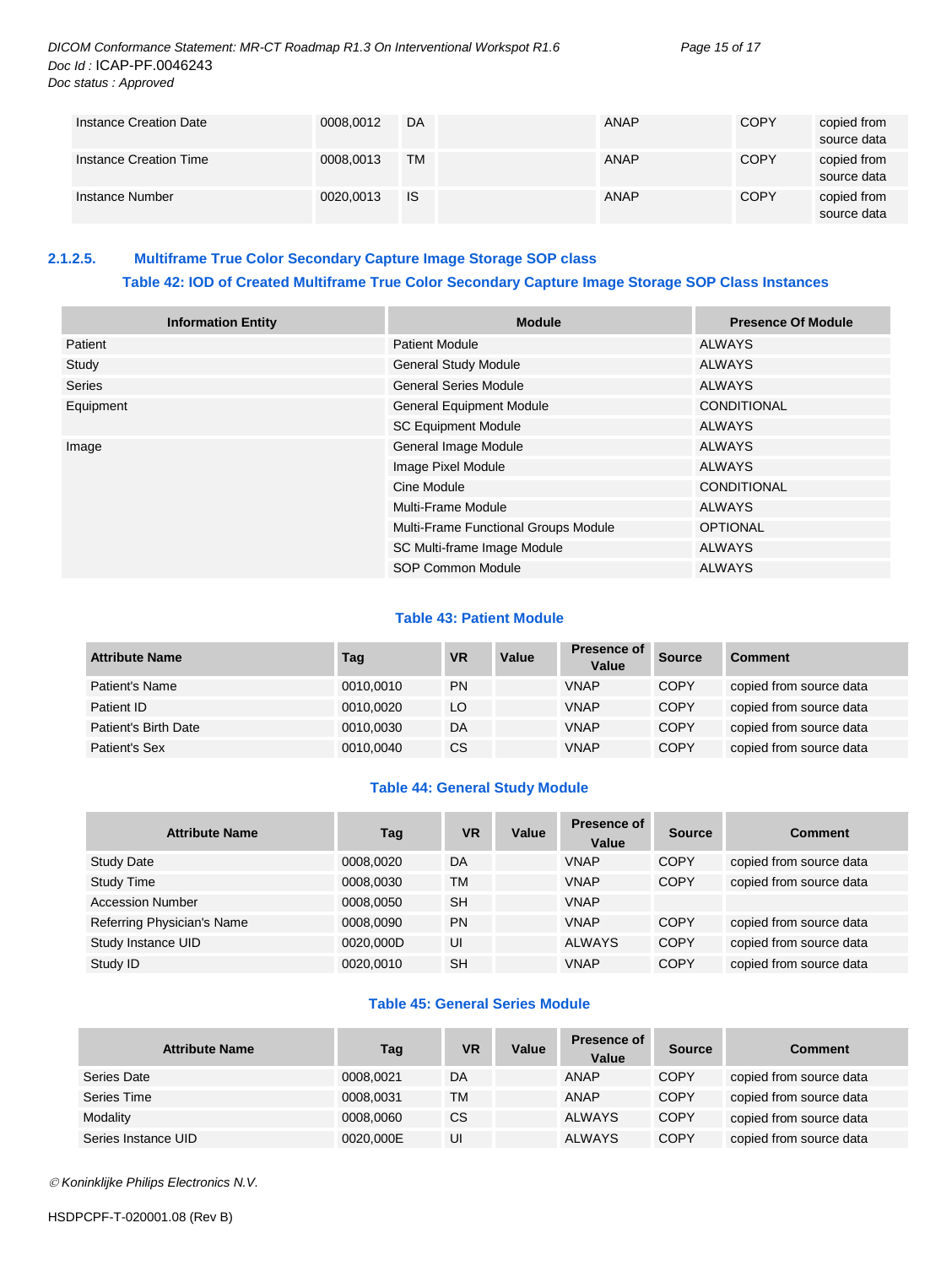# *DICOM Conformance Statement: MR-CT Roadmap R1.3 On Interventional Workspot R1.6 Page 16 of 17 Doc Id :* ICAP-PF.0046243 *Doc status : Approved*

| Series Number                       | 0020.0011 | IS        | ANAP          | <b>COPY</b> | copied from source data |
|-------------------------------------|-----------|-----------|---------------|-------------|-------------------------|
| <b>Related Series Sequence</b>      | 0008,1250 | <b>SQ</b> | ANAP          |             |                         |
| >Study Instance UID                 | 0020.000D | UI        | <b>ALWAYS</b> |             |                         |
| >Series Instance UID                | 0020,000E | UI        | <b>ALWAYS</b> |             |                         |
| >Purpose of Reference Code Sequence | 0040,A170 | SQ        | <b>VNAP</b>   |             |                         |

# **Table 46: General Equipment Module**

| <b>Attribute Name</b>     | Tag       | <b>VR</b> | Value                        | <b>Presence of</b><br>Value | <b>Source</b> | <b>Comment</b>                                       |
|---------------------------|-----------|-----------|------------------------------|-----------------------------|---------------|------------------------------------------------------|
| Manufacturer              | 0008.0070 | LO        | Philips                      | <b>VNAP</b>                 | <b>COPY</b>   | copied from source data                              |
| <b>Station Name</b>       | 0008.1010 | SH        |                              | <b>ANAP</b>                 |               |                                                      |
| Manufacturer's Model Name | 0008.1090 | LO        | Interventional Workspot ANAP |                             | <b>FIXED</b>  |                                                      |
| Software Versions         | 0018.1020 | LO.       | 1.6.x                        | <b>ANAP</b>                 | <b>FIXED</b>  | where "x" is the detailed<br>application SW version. |

# **Table 47 : SC Equipment Module**

| <b>Attribute Name</b> | Tag       | <b>VR</b> | Value      | <b>Presence of</b><br><b>Value</b> | <b>Source</b> | Comment |
|-----------------------|-----------|-----------|------------|------------------------------------|---------------|---------|
| Modality              | 0008.0060 | <b>CS</b> |            | ANAP                               |               |         |
| Conversion Type       | 0008.0064 | CS        | <b>WSD</b> | <b>ALWAYS</b>                      |               |         |

# **Table 48: General Image Module**

| <b>Attribute Name</b>      | Tag       | <b>VR</b> | Value | <b>Presence</b><br>of Value | <b>Source</b> | <b>Comment</b> |
|----------------------------|-----------|-----------|-------|-----------------------------|---------------|----------------|
| Instance Number            | 0020.0013 | IS        |       | <b>VNAP</b>                 |               |                |
| <b>Patient Orientation</b> | 0020.0020 | <b>CS</b> |       | <b>VNAP</b>                 |               |                |
| Burned in Annotation       | 0028,0301 | CS        |       | ANAP                        |               |                |

# **Table 49: Image Pixel Module**

| <b>Attribute Name</b>       | Taq       | <b>VR</b> | Value          | <b>Presence</b><br>of Value | <b>Source</b> | <b>Comment</b>          |
|-----------------------------|-----------|-----------|----------------|-----------------------------|---------------|-------------------------|
| Samples per Pixel           | 0028.0002 | <b>US</b> |                | <b>ALWAYS</b>               |               |                         |
| Photometric Interpretation  | 0028,0004 | <b>CS</b> |                | <b>ALWAYS</b>               |               |                         |
| <b>Planar Configuration</b> | 0028,0006 | US.       |                | <b>ALWAYS</b>               |               |                         |
| Rows                        | 0028,0010 | US.       |                | <b>ALWAYS</b>               | <b>COPY</b>   | copied from source data |
| Columns                     | 0028,0011 | US.       |                | <b>ALWAYS</b>               | <b>COPY</b>   | copied from source data |
| <b>Bits Allocated</b>       | 0028,0100 | <b>US</b> | 8              | <b>ALWAYS</b>               |               |                         |
| <b>Bits Stored</b>          | 0028.0101 | US.       | 8              | <b>ALWAYS</b>               |               |                         |
| High Bit                    | 0028,0102 | <b>US</b> | $\overline{7}$ | <b>ALWAYS</b>               |               |                         |
| <b>Pixel Representation</b> | 0028,0103 | US.       | 0000           | <b>ALWAYS</b>               | <b>COPY</b>   | copied from source data |
| Pixel Data                  | 7FE0.0010 | OW/OB     |                | <b>ALWAYS</b>               | COPY          | copied from source data |

# **Table 50: Cine Module**

| <b>Attribute Name</b> | Tag       | <b>VR</b> | Value | <b>Presence</b><br>of Value | <b>Source</b> | Comment                 |
|-----------------------|-----------|-----------|-------|-----------------------------|---------------|-------------------------|
| Frame Time            | 0018.1063 | DS        |       | <b>ALWAYS</b>               | <b>COPY</b>   | copied from source data |